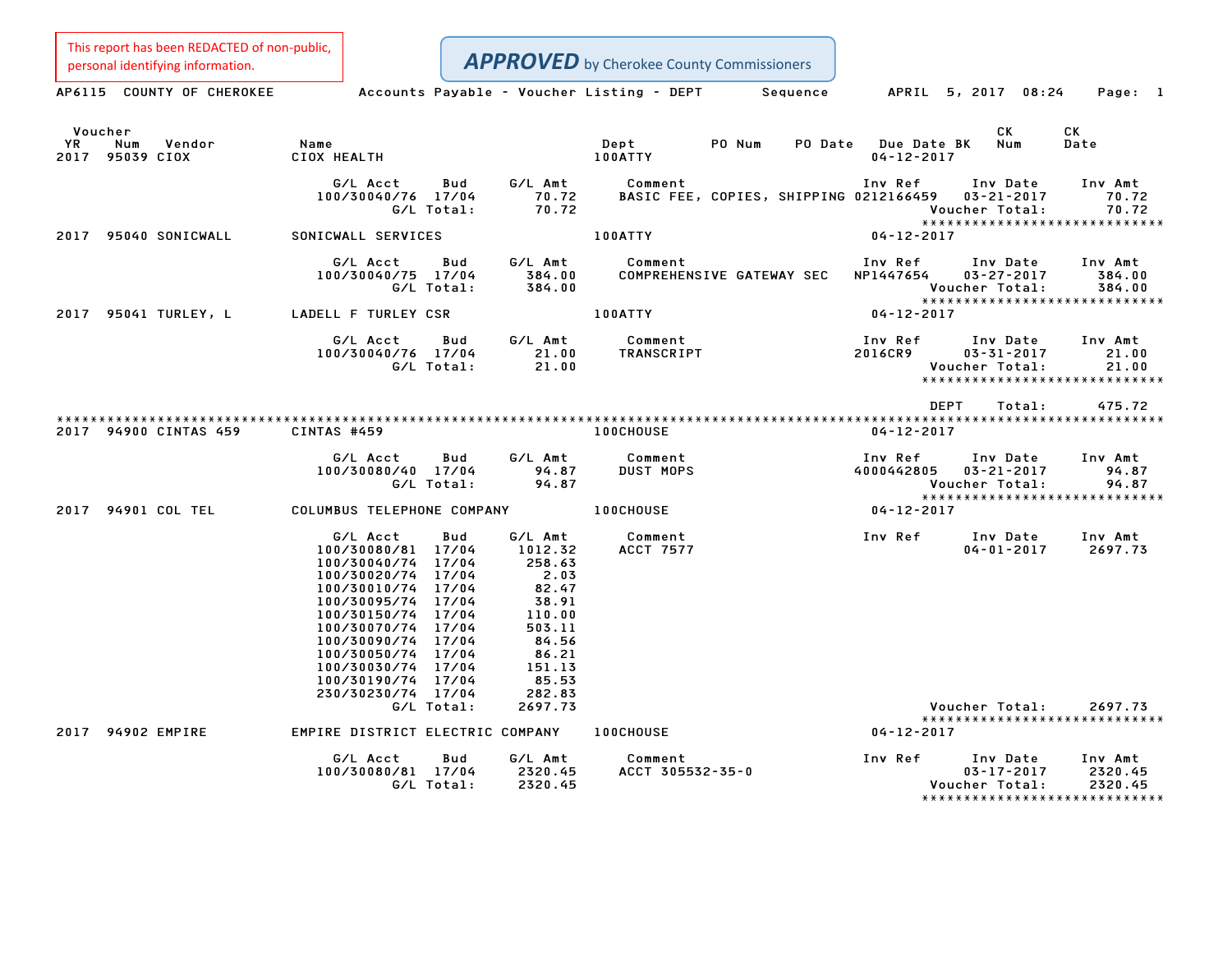|                   |                | AP6115 COUNTY OF CHEROKEE |                                                                             |                   |                               | Accounts Payable – Voucher Listing – DEPT       Sequence      APRIL 5, 2017 08:24 |                                          |                                                                                 | Page: 2                            |
|-------------------|----------------|---------------------------|-----------------------------------------------------------------------------|-------------------|-------------------------------|-----------------------------------------------------------------------------------|------------------------------------------|---------------------------------------------------------------------------------|------------------------------------|
|                   |                |                           |                                                                             |                   |                               |                                                                                   |                                          |                                                                                 | CK                                 |
| <b>YR</b><br>2017 | Voucher<br>Num | Vendor                    | Name<br>95024 FISHER, PATTERS FISHER, PATTERSON, SAYLER & SMITH L 100CHOUSE |                   |                               | PO Num<br>Dept                                                                    | PO Date Due Date BK<br>$04 - 12 - 2017$  | CК<br>Num                                                                       | Date                               |
|                   |                |                           | G/L Acct<br>100/30080/89 17/04                                              | Bud               | G/L Amt<br>1866.17            | Comment<br>APPEAL TAX APP/GALENA<br>NATL INDIAN GAMING COMM                       | Inv Ref<br>80545<br>80543                | Inv Date<br>$03 - 10 - 2017$<br>$03 - 10 - 2017$                                | Inv Amt<br>1725.00<br>141.17       |
|                   |                |                           |                                                                             | G/L Total:        | 1866.17                       |                                                                                   |                                          | Voucher Total:<br>*****************************                                 | 1866.17                            |
|                   |                | 2017 95061 KS GAS         | KANSAS GAS SERVICE                                                          |                   |                               | <b>100CHOUSE</b>                                                                  | $04 - 12 - 2017$                         |                                                                                 |                                    |
|                   |                |                           | G/L Acct<br>100/30080/81 17/04                                              | Bud<br>G/L Total: | G/L Amt<br>454.99<br>454.99   | Comment<br>ACCT 510241094 1188724 27                                              | Inv Ref                                  | Inv Date<br>$03 - 29 - 2017$<br>Voucher Total:                                  | Inv Amt<br>454.99<br>454.99        |
|                   |                | 2017 95060 NEX TECH       | NEX-TECH                                                                    |                   |                               | 100CHOUSE                                                                         | $04 - 12 - 2017$                         | *****************************                                                   |                                    |
|                   |                |                           | G/L Acct<br>100/30080/89 17/04                                              | Bud<br>G/L Total: | G/L Amt<br>2.50<br>2.50       | Comment<br>ACCT 403167                                                            | Inv Ref                                  | Inv Date<br>$04 - 01 - 2017$<br>Voucher Total:                                  | Inv Amt<br>2.50<br>2.50            |
|                   |                | 2017 94988 QUALITY PEST   | QUALITY PEST CONTROL INC                                                    |                   |                               | <b>100CHOUSE</b>                                                                  | 04-12-2017                               | *****************************                                                   |                                    |
|                   |                |                           | G/L Acct<br>100/30080/80 17/04                                              | Bud<br>G/L Total: | G/L Amt<br>38.00<br>38.00     | Comment<br>MONTHLY SPRAY                                                          | Inv Ref                                  | Inv Date<br>$03 - 30 - 2017$<br>Voucher Total:                                  | Inv Amt<br>38.00<br>38.00          |
|                   |                | 2017 95050 STRONGHOLD     | STRONGHOLD DATA                                                             |                   |                               | <b>100CHOUSE</b>                                                                  | $04 - 12 - 2017$                         | *****************************                                                   |                                    |
|                   |                |                           | G/L Acct<br>100/30080/89 17/04                                              | Bud<br>G/L Total: | G/L Amt<br>3910.00<br>3910.00 | Comment<br>AGREEMENT: MSP PLATINUM                                                | Inv Ref<br>22690                         | Inv Date<br>$04 - 01 - 2017$<br>Voucher Total:<br>***************************** | Inv Amt<br>3910.00<br>3910.00      |
|                   |                |                           | 2017 94903 TRUE VALUE COL TRUE VALUE COLUMBUS                               |                   |                               | 100CHOUSE                                                                         | $04 - 12 - 2017$                         |                                                                                 |                                    |
|                   |                |                           | G/L Acct<br>100/30080/40 17/04                                              | Bud<br>17/04      | G/L Amt<br>94.01              | Comment<br>SEALANT,<br>SEALANT, BITS<br>BATTERY, SAFETY GLASSES                   | Inv Ref<br>A305736<br>A305708<br>A305820 | Inv Date<br>$03 - 28 - 2017$<br>$03 - 28 - 2017$<br>$03 - 29 - 2017$            | Inv Amt<br>24.18<br>31.57<br>17.47 |
|                   |                |                           |                                                                             | G/L Total:        | 94.01                         | PIST DRUM AUGER                                                                   | A306410                                  | $04 - 03 - 2017$<br>Voucher Total:<br>*****************************             | 20.79<br>94.01                     |
|                   |                |                           |                                                                             |                   |                               |                                                                                   |                                          |                                                                                 |                                    |
|                   |                |                           | 2017 95028 GALENA SENTINEL THE SENTINEL-TIMES                               |                   |                               | <b>100COMM</b>                                                                    | $04 - 12 - 2017$                         | <b>DEPT</b><br>Total:                                                           | 11478.72                           |
|                   |                |                           | G/L Acct                                                                    | Bud               | G/L Amt                       | Comment                                                                           | Inv Ref                                  | Inv Date                                                                        | Inv Amt                            |
|                   |                |                           | 100/30010/78 17/04                                                          |                   | 74.00                         | PROCLAMATION FAIR HOUSING                                                         | 2016                                     | $03 - 23 - 2017$                                                                | 30.00                              |
|                   |                |                           |                                                                             | G/L Total:        | 74.00                         | RESOLUTION 8-2017                                                                 | 2008                                     | $03 - 29 - 2017$<br>Voucher Total:                                              | 44.00<br>74.00                     |
|                   |                |                           |                                                                             |                   |                               |                                                                                   |                                          | *****************************                                                   |                                    |
|                   |                |                           |                                                                             |                   |                               |                                                                                   |                                          | <b>DEPT</b><br>Total:                                                           | 74.00                              |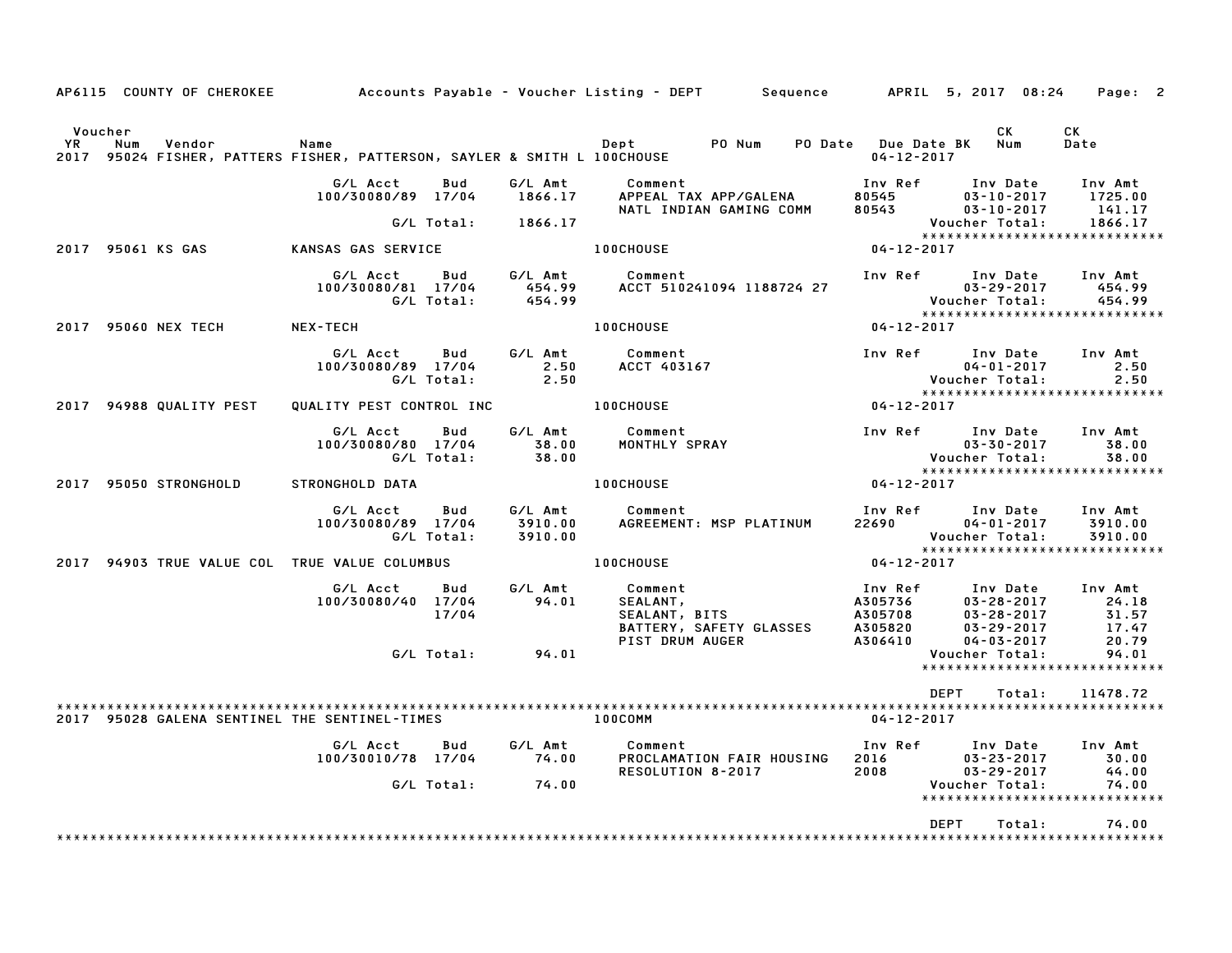|         |                                     |                                                             | AP6115 COUNTY OF CHEROKEE Accounts Payable - Voucher Listing - DEPT Sequence APRIL 5, 2017 08:24 Page: 3                                                                                                                                |                  |                                                                                                                 |                |
|---------|-------------------------------------|-------------------------------------------------------------|-----------------------------------------------------------------------------------------------------------------------------------------------------------------------------------------------------------------------------------------|------------------|-----------------------------------------------------------------------------------------------------------------|----------------|
| Voucher |                                     |                                                             |                                                                                                                                                                                                                                         |                  | CK                                                                                                              | CK<br>Date     |
|         |                                     |                                                             | G/L Acct Bud G/L Amt Comment Inv Ref Inv Date Inv Amt<br>100/30070/75 17/04 50.00 JURY SUPPLIES/REIMB 04-03-2017 17.00<br>100/30070/89 17/04 17.00 REGISTRATION FEE/REIMB 04-03-2017 50.00<br>G/L Total: 67.00 Woucher Total: 67.00     |                  | 04-03-2017 17.00                                                                                                | 50.00<br>67.00 |
|         | 2017 94980 CURE, K KEVIN T CURE     |                                                             | 100DCOURT                                                                                                                                                                                                                               | $04 - 12 - 2017$ | *****************************                                                                                   |                |
|         |                                     |                                                             | 6/L Acct Bud G/L Amt Comment Inv Ref Inv Date Inv Amt<br>100/30070/89 17/04 2750.00 MONTHLY ATTY/CO CONTRACT 04-01-2017 2750.00<br>6/L Total: 2750.00 MONTHLY ATTY/CO CONTRACT Voucher Total: 2750.00<br>****************************** |                  |                                                                                                                 |                |
|         | 2017 94896 DAVIS, BR BROOKE DAVIS   |                                                             | $04 - 12 - 2017$<br><b>100DCOURT</b>                                                                                                                                                                                                    |                  |                                                                                                                 |                |
|         |                                     |                                                             |                                                                                                                                                                                                                                         |                  | Inv Ref       Inv Date      Inv Amt<br>03-20-2017         150.87                                                |                |
|         |                                     | 2017 94897 DAYLIGHT DAYLIGHT DONUT SHOP                     | $100DCOURT$ 04-12-2017                                                                                                                                                                                                                  |                  |                                                                                                                 |                |
|         |                                     |                                                             | G/L Acct Bud G/L Amt Comment Inv Ref Inv Date Inv Amt<br>100/30070/89 17/04 6.39 JURY SUPPLIES 910654 03–22–2017 6.39<br>G/L Total: 6.39 910654 Voucher Total: 6.39                                                                     |                  | Voucher Total: 6.39<br>****************************                                                             |                |
|         | 2017 94898 ETTINGERS                |                                                             | ETTINGER'S OFFICE SUPPLY 100DCOURT                                                                                                                                                                                                      | $04 - 12 - 2017$ |                                                                                                                 |                |
|         |                                     |                                                             | G/L Acct Bud G/L Amt Comment Inv Ref Inv Date Inv Amt<br>100/30070/21 17/04 595.47 TONERS, PAPER 4872310 03-20-2017 595.47<br>6/L Total: 595.47 tones, paper                                                                            |                  | Voucher Total: 595.47<br>xxxxxxxxxxxxxxxxxxxxxxxxxxxxxxx                                                        |                |
|         |                                     | 2017 94981 GAYOSO, C CANDACE BREWSTER GAYOSO 100DCOURT      |                                                                                                                                                                                                                                         | $04 - 12 - 2017$ |                                                                                                                 |                |
|         |                                     |                                                             | G/L Acct Bud G/L Amt Comment Inv Ref Inv Date Inv Amt<br>100/30070/89 17/04 2750.00 MONTHLY ATTY/CO CONTRACT 04-01-2017 2750.00<br>G/L Total: 2750.00 MONTHLY ATTY/CO CONTRACT Voucher Total: 2750.00<br>****************************** |                  |                                                                                                                 |                |
|         | 2017 94982 MCELROY, T TIANA MCELROY |                                                             | 100DCOURT                                                                                                                                                                                                                               | $04 - 12 - 2017$ |                                                                                                                 |                |
|         |                                     |                                                             | G/L Acct Bud G/L Amt Comment Inv Ref Inv Date Inv Amt<br>100/30070/89 17/04 2750.00 MONTHLY ATTY/CO-CONTRACT 04-01-2017 2750.00<br>G/L Total: 2750.00 MONTHLY ATTY/CO-CONTRACT Voucher Total: 2750.00<br>****************************** |                  |                                                                                                                 |                |
|         |                                     | 2017 94983 STEELE, D DOUGLAS ROPER STEELE                   | <b>100DCOURT</b>                                                                                                                                                                                                                        | $04 - 12 - 2017$ |                                                                                                                 |                |
|         |                                     | G/L Acct<br>Bud<br>100/30070/89 17/04<br>G/L Total: 2750.00 |                                                                                                                                                                                                                                         |                  |                                                                                                                 |                |
|         |                                     |                                                             |                                                                                                                                                                                                                                         | $04 - 12 - 2017$ |                                                                                                                 |                |
|         |                                     |                                                             |                                                                                                                                                                                                                                         |                  | Inv Ref Inv Date Inv Amt<br>2016CR9 03–31–2017 168.00<br>Voucher Total: 168.00<br>***************************** |                |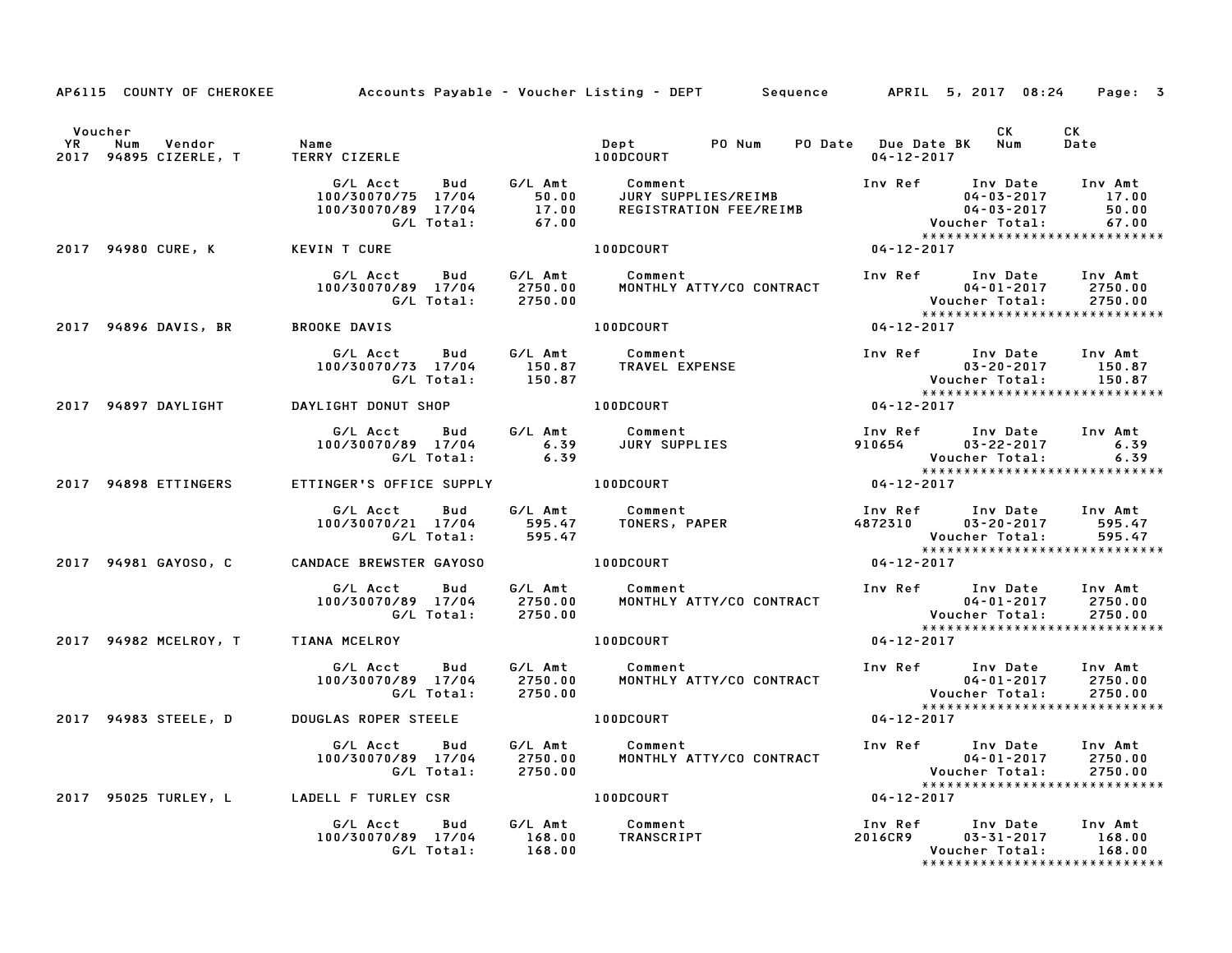|                      | AP6115 COUNTY OF CHEROKEE Accounts Payable - Voucher Listing - DEPT Sequence APRIL 5, 2017 08:24 |                                |                          |                                 |                         |                                                                      |                                         |                                                             | Page: 4                                                      |
|----------------------|--------------------------------------------------------------------------------------------------|--------------------------------|--------------------------|---------------------------------|-------------------------|----------------------------------------------------------------------|-----------------------------------------|-------------------------------------------------------------|--------------------------------------------------------------|
| Voucher<br><b>YR</b> | Num<br>Vendor<br>2017 95008 US CELLULAR                                                          | Name<br>US CELLULAR            |                          |                                 | Dept<br>100DCOURT       | PO Num                                                               | PO Date Due Date BK<br>$04 - 12 - 2017$ | CK<br>Num                                                   | CK<br>Date                                                   |
|                      |                                                                                                  | G/L Acct<br>100/30070/84 17/04 | Bud                      | G/L Amt<br>41.21                | Comment                 | ACCT 558976541<br>MARCH PAYMENT WAS 41.39<br>WAS ONLY CREDITED 41.19 | Inv Ref<br>0183852216                   | Inv Date<br>$03 - 20 - 2017$                                | Inv Amt<br>41.21                                             |
|                      |                                                                                                  |                                | G/L Total:               | 41.21                           |                         |                                                                      |                                         | Voucher Total:                                              | 41.21<br>*****************************                       |
|                      |                                                                                                  |                                |                          |                                 |                         |                                                                      |                                         | DEPT<br>Total:                                              | 12028.94                                                     |
|                      | 2017 94906 CINTAS 0855                                                                           | <b>CINTAS CORP</b>             |                          |                                 | 100DEPT OFF             |                                                                      | 04-12-2017                              |                                                             |                                                              |
|                      |                                                                                                  | G/L Acct<br>100/30330/21 17/04 | Bud<br>G/L Total:        | G/L Amt<br>103.48<br>103.48     | Comment                 | BATTERIES, GLOVES                                                    | Inv Ref<br>8403101950                   | Inv Date<br>$03 - 10 - 2017$<br>Voucher Total:              | Inv Amt<br>103.48<br>103.48                                  |
|                      | 2017 95036 ETTINGERS                                                                             | ETTINGER'S OFFICE SUPPLY       |                          |                                 | 100DEPT OFF             |                                                                      | $04 - 12 - 2017$                        |                                                             |                                                              |
|                      |                                                                                                  | G/L Acct<br>100/30330/23 17/04 | Bud                      | G/L Amt<br>763.35               | Comment                 | BATTERIES, SCISSORS                                                  | Inv Ref                                 | $03 - 16 - 2017$<br>$03 - 29 - 2017$                        | Inv Date Inv Amt<br>447.50<br>315.85                         |
|                      |                                                                                                  |                                | G/L Total:               | 763.35                          |                         |                                                                      |                                         | Voucher Total:                                              | 763.35                                                       |
|                      | 2017 94907 MCCARTYS                                                                              | MCCARTY'S                      |                          |                                 | 100DEPT OFF             |                                                                      | $04 - 12 - 2017$                        |                                                             | *****************************                                |
|                      |                                                                                                  | G/L Acct<br>100/30330/32 17/04 | <b>Bud</b><br>G/L Total: | G/L Amt<br>87.67<br>87.67       | Comment                 | DVD SLEEVE, SPINDLE, FILES P1514300                                  | Inv Ref                                 | Inv Date<br>$03 - 20 - 2017$<br>Voucher Total:              | Inv Amt<br>87.67<br>87.67<br>******************************  |
|                      | 2017 94990 QUILL                                                                                 | QUILL CORPORATION              |                          |                                 | 100DEPT OFF             |                                                                      | $04 - 12 - 2017$                        |                                                             |                                                              |
|                      |                                                                                                  | G/L Acct<br>100/30330/22 17/04 | Bud<br>G/L Total:        | G/L Amt<br>364.29<br>364.29     | Comment                 | CD-R, CLIPBOARD, BINDERS                                             | Inv Ref<br>5405585                      | Inv Date<br>$03 - 23 - 2017$<br>Voucher Total:              | Inv Amt<br>364.29<br>364.29<br>***************************** |
|                      |                                                                                                  |                                |                          |                                 |                         |                                                                      |                                         | DEPT<br>Total:                                              | 1318.79                                                      |
|                      |                                                                                                  |                                |                          |                                 |                         |                                                                      |                                         |                                                             | 04-12-2017 1 34257 04-03-2017 HAND                           |
|                      |                                                                                                  | G/L Acct<br>100/30090/89 17/04 | Bud<br>G/L Total:        | G/L Amt<br>14837.50<br>14837.50 | Comment                 | REFUND TO CDBG/BATES PROP 16-IT-001                                  |                                         | Inv Ref      Inv Date<br>$03 - 30 - 2017$<br>Voucher Total: | Inv Amt<br>14837.50<br>14837.50                              |
|                      | 2017 94905 NATALINIS                                                                             | NATALINI'S AUTOMOTIVE          |                          |                                 | 100E/P                  |                                                                      | 04-12-2017                              |                                                             |                                                              |
|                      |                                                                                                  | G/L Acct<br>100/30090/25 17/04 | Bud<br>G/L Total:        | G/L Amt<br>21.98<br>21.98       | Comment<br>WIPER BLADES |                                                                      | Inv Ref<br>631333                       | Inv Date<br>$03 - 28 - 2017$<br>Voucher Total:              | Inv Amt<br>21.98<br>21.98<br>*****************************   |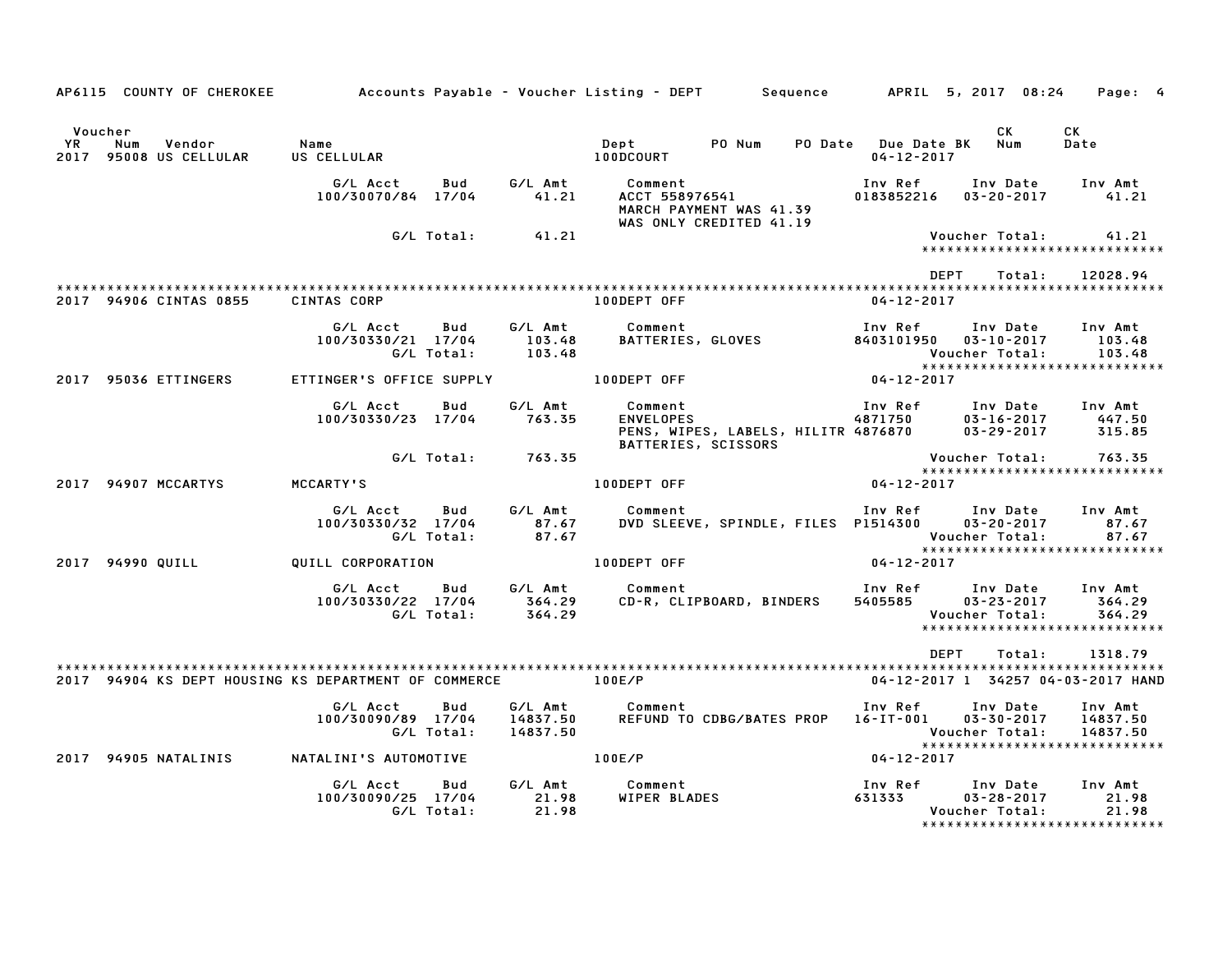|                   | AP6115 COUNTY OF CHEROKEE           |                                                  |                                    | Accounts Payable – Voucher Listing – DEPT         Sequence         APRIL  5, 2017  08:24     Page:  5                              |                                             |                                        |                                                                          |
|-------------------|-------------------------------------|--------------------------------------------------|------------------------------------|------------------------------------------------------------------------------------------------------------------------------------|---------------------------------------------|----------------------------------------|--------------------------------------------------------------------------|
|                   | Voucher                             |                                                  |                                    |                                                                                                                                    |                                             | CK                                     | CK                                                                       |
| <b>YR</b><br>2017 | Num<br>Vendor<br>94987 SUMMIT CONST | Name<br>SUMMIT CONSTRUCTION & DEVELOPMENT 100E/P |                                    | Dept PO Num                                                                                                                        | PO Date Due Date BK Num<br>$04 - 12 - 2017$ |                                        | Date                                                                     |
|                   |                                     | G/L Acct<br>100/30090/88 17/04<br>G/L Total:     | G/L Amt<br>Bud<br>65.00<br>65.00   | Comment<br>HOUSF المعد                                                                                                             | 05-30-2017<br>:Voucher Total                |                                        | Inv Amt<br>65.00<br>65.00<br>*****************************               |
|                   |                                     |                                                  |                                    |                                                                                                                                    | <b>DEPT</b>                                 | Total:                                 | 14924.48                                                                 |
|                   | 2017 94908 CBM                      | <b>CBM MANAGED SERVICES</b>                      |                                    | 100JAIL                                                                                                                            | $04 - 12 - 2017$                            |                                        |                                                                          |
|                   |                                     | G/L Acct<br>100/30140/31 17/04                   | G/L Amt<br>Bud<br>8366.58          | Comment<br><b>Symmetre</b><br>INMATE MEALS<br>3/9/17                                                                               | Inv Ref Inv Date                            |                                        | Inv Amt                                                                  |
|                   |                                     |                                                  | 17/04                              |                                                                                                                                    |                                             | 03-15-2017<br>11-30-2016<br>03-22-2017 | 2728.37<br>2966.35<br>2671.86                                            |
|                   |                                     |                                                  | G/L Total: 8366.58                 |                                                                                                                                    |                                             | Voucher Total:                         | 8366.58<br>*****************************                                 |
|                   | 2017 95054 COLUMBUS                 | CITY OF COLUMBUS                                 |                                    | 100JAIL                                                                                                                            | $04 - 12 - 2017$                            |                                        |                                                                          |
|                   |                                     | G/L Acct<br>100/30140/72 17/04<br>G/L Total:     | G/L Amt<br>Bud<br>110.00<br>110.00 | Comment<br>Comment 1nv Ref Inv Date Inv Amt 10.00<br>ACCT 09-52410-01 03-29-2017 110.00<br>03-29-2017 110.00<br>04-12-2017         |                                             |                                        |                                                                          |
|                   | 2017 94910 CWD                      | CASH-WA DISTRIBUTING                             |                                    | 100JAIL                                                                                                                            |                                             |                                        |                                                                          |
|                   |                                     | G/L Acct<br>100/30140/31 17/04<br>G/L Total:     | G/L Amt<br>Bud<br>78.39<br>78.39   | Comment                                Inv Ref        Inv Date<br>COFFEE, FORKS, GLOVES         10953906     03–27–2017<br>Comment |                                             |                                        | Inv Amt<br>78.39<br>Voucher Total: 78.39<br>**************************** |
|                   | 2017 94909 HALLS                    | HALL'S PEST CONTROL                              |                                    | 100JAIL                                                                                                                            | $04 - 12 - 2017$                            |                                        |                                                                          |
|                   |                                     | G/L Acct<br>100/30140/80 17/04<br>G/L Total:     | 75.00<br>75.00                     | Bud G/L Amt Comment                                                                                                                |                                             |                                        | Inv Amt<br>75.00<br>75.00                                                |
|                   | 2017 95055 HENRY KRAFT              | HENRY KRAFT INC                                  |                                    | 100JAIL                                                                                                                            | $04 - 12 - 2017$                            |                                        | *****************************                                            |
|                   |                                     | G/L Acct<br>100/30140/40 17/04                   | G∕L Amt<br><b>Bud</b>              | Comment<br>456.20 LINERS, DETERGENT, T/TISSUE 241085 03-30-2017<br>TOWELS,                                                         | Inv Ref Inv Date                            |                                        | Inv Amt<br>456.20                                                        |
|                   |                                     | G/L Total:                                       | 456.20                             |                                                                                                                                    |                                             | Voucher Total:                         | 456.20<br>*****************************                                  |
|                   |                                     | 2017 95056 MANZER FAMILY MANZER FAMILY MEDICINE  |                                    | 100JAIL                                                                                                                            | 04-12-2017                                  |                                        |                                                                          |
|                   |                                     | G/L Acct<br>100/30140/81 17/04<br>G/L Total:     | Bud<br>3525.00<br>3525.00          | G/L Amt Comment                                                                                                                    | Inv Ref Inv Date                            |                                        | Inv Amt<br>3525.00<br>3525.00                                            |
|                   | 2017 95057 OBERBECK, J              | JIMMY D OBERBECK                                 |                                    | 100JAIL                                                                                                                            | 04-12-2017                                  |                                        | *****************************                                            |
|                   |                                     | G/L Acct<br>100/30140/73 17/04<br>G/L Total:     | Bud<br>G/L Amt<br>180.00<br>180.00 | Comment<br>TRANSPORT                                                                                                               | Inv Ref      Inv Date                       | $03 - 29 - 2017$<br>Voucher Total:     | Inv Amt<br>180.00<br>180.00                                              |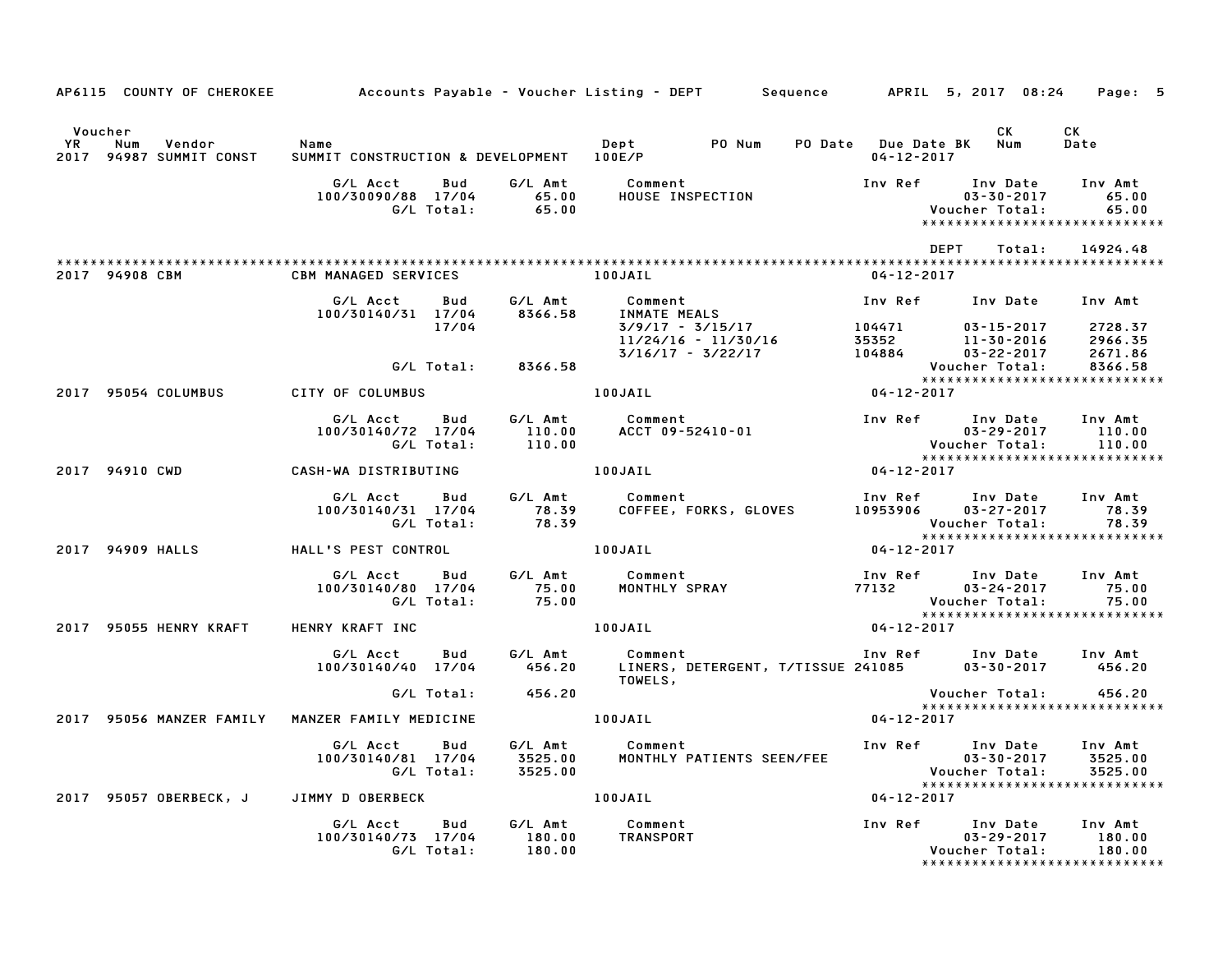| AP6115 COUNTY OF CHEROKEE                              | Accounts Payable – Voucher Listing – DEPT         Sequence |                           |                                                         | APRIL 5, 2017 08:24<br>Page: 6                                                                                                     |
|--------------------------------------------------------|------------------------------------------------------------|---------------------------|---------------------------------------------------------|------------------------------------------------------------------------------------------------------------------------------------|
| Voucher<br>YR<br>Vendor<br>Num<br>2017 94911 POWELL, N | Name<br>NICHOLAS POWELL                                    |                           | <b>CK</b><br>CK<br>PO Num<br>Dept<br>100JAIL            | <b>PO Date</b><br>Date<br><b>Due Date BK</b><br>Num<br>$04 - 12 - 2017$                                                            |
|                                                        | G/L Acct<br>Bud<br>100/30140/22 17/04<br>G/L Total:        | G/L Amt<br>84.99<br>84.99 | Comment<br>REIMB/DUTY BOOTS                             | Inv Ref<br>Inv Date<br>Inv Amt<br>$03 - 22 - 2017$<br>84.99<br>Voucher Total:<br>84.99<br>******************************           |
| 2017 94913 TRUE VALUE COL TRUE VALUE COLUMBUS          |                                                            |                           | 100JAIL                                                 | 04-12-2017                                                                                                                         |
|                                                        | G/L Acct<br>Bud<br>100/30140/80 17/04<br>G/L Total:        | G/L Amt<br>11.54<br>11.54 | Comment<br>HARDWARE                                     | Inv Ref<br>Inv Date<br>Inv Amt<br>$03 - 22 - 2017$<br>11.54<br>A305101<br>11.54<br>Voucher Total:<br>***************************** |
| 2017 94912 TURNKEY                                     | TURNKEY CORRECTIONS                                        |                           | 100JAIL                                                 | $04 - 12 - 2017$                                                                                                                   |
|                                                        | G/L Acct<br>Bud<br>100/30140/39 17/04                      | G/L Amt<br>906.56         | Comment<br><b>CANTEEN SALES</b><br><b>CANTEEN SALES</b> | Inv Amt<br>Inv Ref<br>Inv Date<br>114620170314 03-14-2017<br>532.35<br>114620170321 03-21-2017<br>374.21                           |
|                                                        | G/L Total:                                                 | 906.56                    |                                                         | 906.56<br>Voucher Total:<br>*****************************                                                                          |
| 2017 95058 WAGNER, K                                   | KRISTIN WAGNER                                             |                           | 100JAIL                                                 | $04 - 12 - 2017$                                                                                                                   |
|                                                        | G/L Acct<br>Bud<br>100/30140/81 17/04<br>G/L Total:        | G/L Amt<br>34.56<br>34.56 | Comment<br>REIMB/MEDICINES                              | Inv Ref<br>Inv Date<br>Inv Amt<br>$03 - 29 - 2017$<br>34.56<br>Voucher Total:<br>34.56<br>*****************************            |
|                                                        |                                                            |                           |                                                         | DEPT<br>13828.82<br>Total:                                                                                                         |
| 2017 94914                                             |                                                            |                           | 100JURY                                                 | $04 - 12 - 2017$                                                                                                                   |
|                                                        | G/L Acct<br>Bud<br>100/30160/86 17/04<br>G/L Total:        | G/L Amt<br>23.91<br>23.91 | Comment<br>JURY DUTY                                    | Inv Ref<br>Inv Date<br>Inv Amt<br>$03 - 30 - 2017$<br>23.91<br>23.91<br>Voucher Total:<br>*****************************            |
| 2017 94915                                             |                                                            |                           | 100JURY                                                 | $04 - 12 - 2017$                                                                                                                   |
|                                                        | G/L Acct<br>Bud<br>100/30160/86 17/04<br>G/L Total:        | G/L Amt<br>10.00<br>10.00 | Comment<br>JURY DUTY                                    | Inv Ref<br>Inv Date<br>Inv Amt<br>$03 - 30 - 2017$<br>10.00<br>Voucher Total:<br>10.00<br>*****************************            |
| 2017 94916                                             |                                                            |                           | <b>100JURY</b>                                          | $04 - 12 - 2017$                                                                                                                   |
|                                                        | G/L Acct<br>Bud<br>100/30160/86 17/04<br>G/L Total:        | G/L Amt<br>30.33<br>30.33 | Comment<br>JURY DUTY                                    | Inv Ref<br>Inv Date<br>Inv Amt<br>$03 - 30 - 2017$<br>30.33<br>Voucher Total:<br>30.33<br>*****************************            |
| 2017 94917                                             |                                                            |                           | 100JURY                                                 | 04-12-2017                                                                                                                         |
|                                                        | G/L Acct<br>Bud<br>100/30160/86 17/04<br>G/L Total:        | G/L Amt<br>31.40<br>31.40 | Comment<br>JURY DUTY                                    | Inv Ref<br>Inv Date<br>Inv Amt<br>$03 - 30 - 2017$<br>31.40<br>Voucher Total:<br>31.40<br>*****************************            |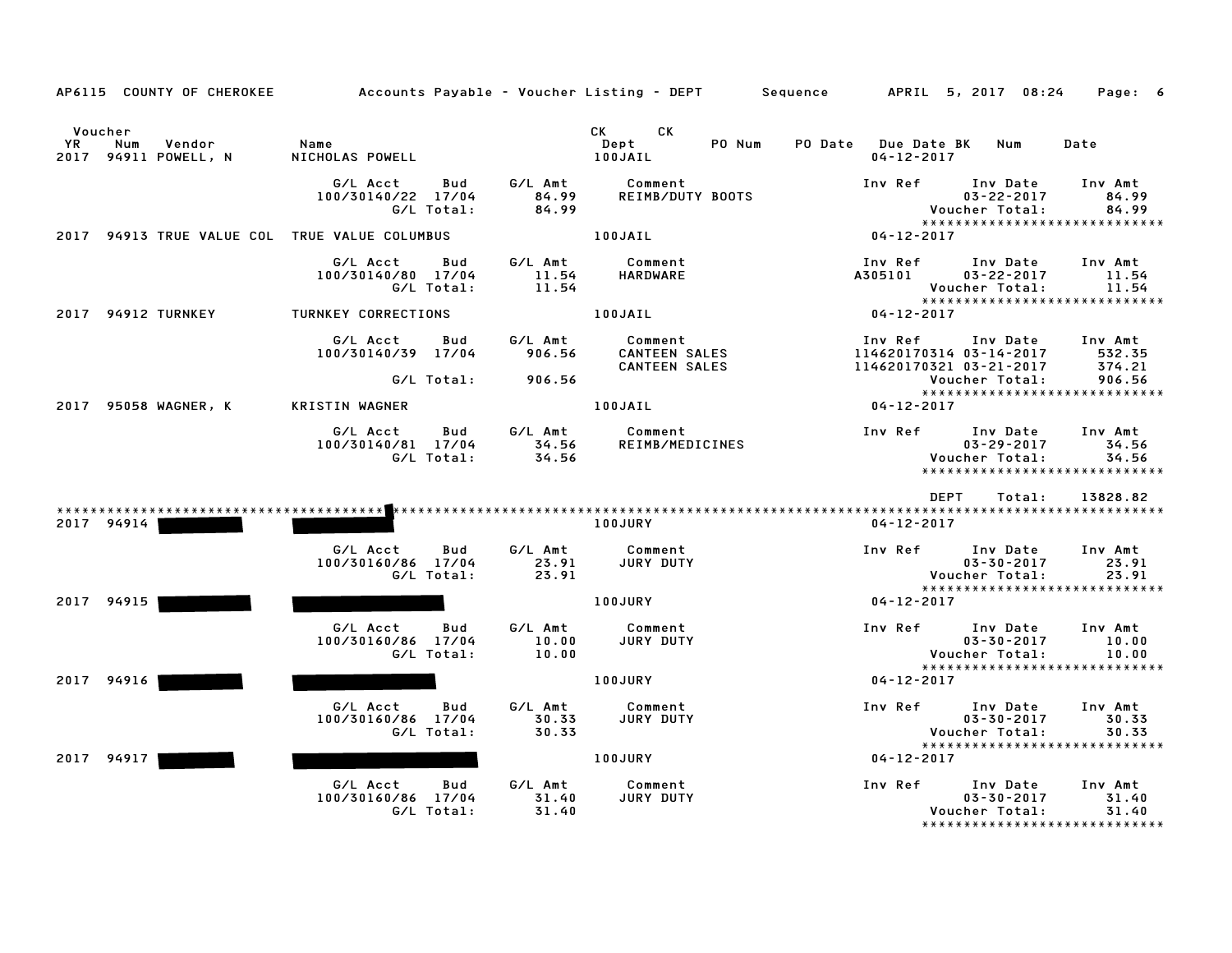| AP6115 COUNTY OF CHEROKEE                    | Accounts Payable – Voucher Listing – DEPT Sequence  |                           |                                                                                                                                                                                                                                                         |        |                                             | APRIL 5, 2017 08:24                            | Page: 7                                                    |
|----------------------------------------------|-----------------------------------------------------|---------------------------|---------------------------------------------------------------------------------------------------------------------------------------------------------------------------------------------------------------------------------------------------------|--------|---------------------------------------------|------------------------------------------------|------------------------------------------------------------|
| Voucher<br>YR<br>Num<br>Vendor<br>2017 94918 | Name                                                |                           | CK the control of the control of the control of the control of the control of the control of the control of the control of the control of the control of the control of the control of the control of the control of the contr<br>CK<br>Dept<br>100JURY | PO Num | PO Date Due Date BK Num<br>$04 - 12 - 2017$ |                                                | Date                                                       |
|                                              | G/L Acct<br>Bud<br>100/30160/86 17/04<br>G/L Total: | G/L Amt<br>62.80<br>62.80 | Comment<br>JURY DUTY                                                                                                                                                                                                                                    |        | Inv Ref                                     | Inv Date<br>$03 - 30 - 2017$<br>Voucher Total: | Inv Amt<br>62.80<br>62.80<br>***************************** |
| 2017 94919                                   |                                                     |                           | 100JURY                                                                                                                                                                                                                                                 |        | $04 - 12 - 2017$                            |                                                |                                                            |
|                                              | G/L Acct<br>Bud<br>100/30160/86 17/04<br>G/L Total: | G/L Amt<br>56.38<br>56.38 | Comment<br>JURY DUTY                                                                                                                                                                                                                                    |        | Inv Ref                                     | Inv Date<br>$03 - 30 - 2017$<br>Voucher Total: | Inv Amt<br>56.38<br>56.38<br>***************************** |
| 2017 94920                                   |                                                     |                           | 100JURY                                                                                                                                                                                                                                                 |        | $04 - 12 - 2017$                            |                                                |                                                            |
|                                              | G/L Acct<br>Bud<br>100/30160/86 17/04<br>G/L Total: | G/L Amt<br>63.87<br>63.87 | Comment<br>JURY DUTY                                                                                                                                                                                                                                    |        | Inv Ref                                     | Inv Date<br>$03 - 30 - 2017$<br>Voucher Total: | Inv Amt<br>63.87<br>63.87<br>***************************** |
| 2017 94921                                   |                                                     |                           | 100JURY                                                                                                                                                                                                                                                 |        | $04 - 12 - 2017$                            |                                                |                                                            |
|                                              | G/L Acct<br>Bud<br>100/30160/86 17/04<br>G/L Total: | G/L Amt<br>27.12<br>27.12 | Comment<br>JURY DUTY                                                                                                                                                                                                                                    |        | Inv Ref                                     | Inv Date<br>$03 - 30 - 2017$<br>Voucher Total: | Inv Amt<br>27.12<br>27.12<br>***************************** |
| 2017 94922                                   |                                                     |                           | 100JURY                                                                                                                                                                                                                                                 |        | $04 - 12 - 2017$                            |                                                |                                                            |
|                                              | G/L Acct<br>Bud<br>100/30160/86 17/04<br>G/L Total: | G/L Amt<br>54.24<br>54.24 | Comment<br>JURY DUTY                                                                                                                                                                                                                                    |        | Inv Ref                                     | Inv Date<br>$03 - 30 - 2017$<br>Voucher Total: | Inv Amt<br>54.24<br>54.24<br>***************************** |
| 2017 94923                                   |                                                     |                           | 100JURY                                                                                                                                                                                                                                                 |        | $04 - 12 - 2017$                            |                                                |                                                            |
|                                              | G/L Acct<br>Bud<br>100/30160/86 17/04<br>G/L Total: | G/L Amt<br>10.00<br>10.00 | Comment<br>JURY DUTY                                                                                                                                                                                                                                    |        | Inv Ref Inv Date                            | $03 - 30 - 2017$<br>Voucher Total:             | Inv Amt<br>10.00<br>10.00<br>***************************** |
| 2017 94924                                   |                                                     |                           | 100JURY                                                                                                                                                                                                                                                 |        | $04 - 12 - 2017$                            |                                                |                                                            |
|                                              | G/L Acct<br>Bud<br>100/30160/86 17/04<br>G/L Total: | G/L Amt<br>43.54<br>43.54 | Comment<br>JURY DUTY                                                                                                                                                                                                                                    |        | Inv Ref Inv Date                            | $03 - 30 - 2017$<br>Voucher Total:             | Inv Amt<br>43.54<br>43.54                                  |
| 2017 94926                                   |                                                     |                           | 100JURY                                                                                                                                                                                                                                                 |        | $04 - 12 - 2017$                            |                                                | *****************************                              |
|                                              | G/L Acct<br>Bud<br>100/30160/86 17/04<br>G/L Total: | G/L Amt<br>36.05<br>36.05 | Comment<br>JURY DUTY                                                                                                                                                                                                                                    |        | Inv Ref                                     | Inv Date<br>$03 - 30 - 2017$<br>Voucher Total: | Inv Amt<br>36.05<br>36.05<br>***************************** |
| 2017 94925                                   |                                                     |                           | 100JURY                                                                                                                                                                                                                                                 |        | $04 - 12 - 2017$                            |                                                |                                                            |
|                                              | G/L Acct<br>Bud<br>100/30160/86 17/04<br>G/L Total: | G/L Amt<br>10.00<br>10.00 | Comment<br>JURY DUTY                                                                                                                                                                                                                                    |        | Inv Ref                                     | Inv Date<br>$03 - 30 - 2017$<br>Voucher Total: | Inv Amt<br>10.00<br>10.00<br>***************************** |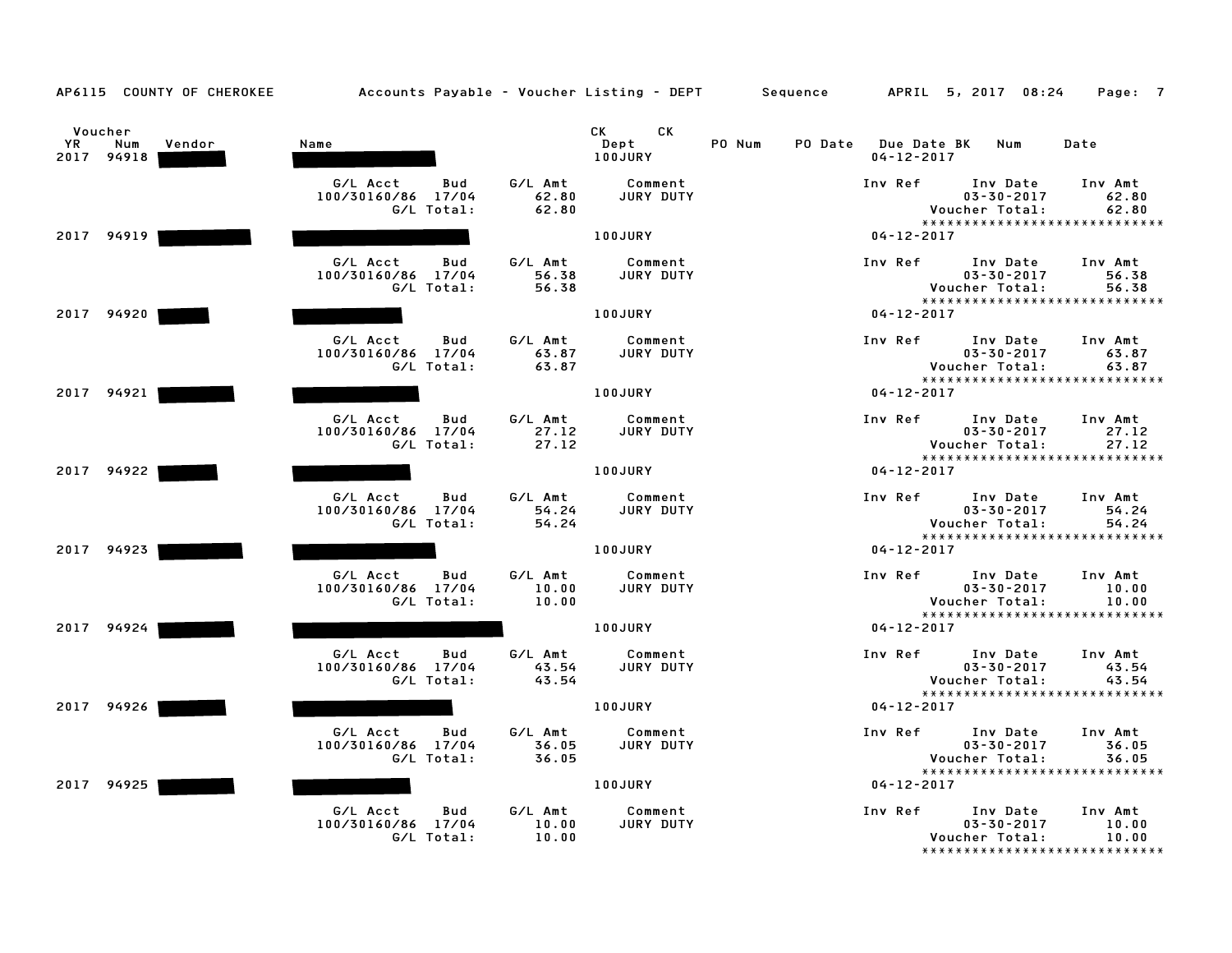| AP6115 COUNTY OF CHEROKEE                    | Accounts Payable – Voucher Listing – DEPT Sequence  |                           |                                                                                                                                                                                                                                                         |        |                                             | APRIL 5, 2017 08:24                            | Page: 8                                                      |
|----------------------------------------------|-----------------------------------------------------|---------------------------|---------------------------------------------------------------------------------------------------------------------------------------------------------------------------------------------------------------------------------------------------------|--------|---------------------------------------------|------------------------------------------------|--------------------------------------------------------------|
| Voucher<br>YR<br>Num<br>Vendor<br>2017 94927 | Name                                                |                           | CK and the set of the set of the set of the set of the set of the set of the set of the set of the set of the set of the set of the set of the set of the set of the set of the set of the set of the set of the set of the se<br>CK<br>Dept<br>100JURY | PO Num | PO Date Due Date BK Num<br>$04 - 12 - 2017$ |                                                | Date                                                         |
|                                              | Bud<br>G/L Acct<br>100/30160/86 17/04<br>G/L Total: | G/L Amt<br>47.82<br>47.82 | Comment<br>JURY DUTY                                                                                                                                                                                                                                    |        | Inv Ref                                     | Inv Date<br>$03 - 30 - 2017$<br>Voucher Total: | Inv Amt<br>47.82<br>47.82<br>*****************************   |
| 2017 94928                                   |                                                     |                           | 100JURY                                                                                                                                                                                                                                                 |        | $04 - 12 - 2017$                            |                                                |                                                              |
|                                              | G/L Acct<br>Bud<br>100/30160/86 17/04<br>G/L Total: | G/L Amt<br>25.52<br>25.52 | Comment<br>JURY DUTY                                                                                                                                                                                                                                    |        | Inv Ref                                     | Inv Date<br>$03 - 30 - 2017$<br>Voucher Total: | Inv Amt<br>25.52<br>25.52<br>*****************************   |
| 2017 94929                                   |                                                     |                           | 100JURY                                                                                                                                                                                                                                                 |        | $04 - 12 - 2017$                            |                                                |                                                              |
|                                              | G/L Acct<br>Bud<br>100/30160/86 17/04<br>G/L Total: | G/L Amt<br>27.12<br>27.12 | Comment<br>JURY DUTY                                                                                                                                                                                                                                    |        | Inv Ref                                     | Inv Date<br>$03 - 30 - 2017$<br>Voucher Total: | Inv Amt<br>27.12<br>27.12                                    |
| 2017 94930                                   |                                                     |                           | 100JURY                                                                                                                                                                                                                                                 |        | $04 - 12 - 2017$                            |                                                | *****************************                                |
|                                              | G/L Acct<br>Bud<br>100/30160/86 17/04<br>G/L Total: | G/L Amt<br>27.12<br>27.12 | Comment<br>JURY DUTY                                                                                                                                                                                                                                    |        | Inv Ref                                     | Inv Date<br>$03 - 30 - 2017$<br>Voucher Total: | Inv Amt<br>27.12<br>27.12<br>*****************************   |
| 2017 94931                                   |                                                     |                           | 100JURY                                                                                                                                                                                                                                                 |        | $04 - 12 - 2017$                            |                                                |                                                              |
|                                              | G/L Acct<br>Bud<br>100/30160/86 17/04<br>G/L Total: | G/L Amt<br>19.63<br>19.63 | Comment<br>JURY DUTY                                                                                                                                                                                                                                    |        | Inv Ref                                     | Inv Date<br>$03 - 30 - 2017$<br>Voucher Total: | Inv Amt<br>19.63<br>19.63<br>*****************************   |
| 2017 94932                                   |                                                     |                           | 100JURY                                                                                                                                                                                                                                                 |        | $04 - 12 - 2017$                            |                                                |                                                              |
|                                              | G/L Acct<br>Bud<br>100/30160/86 17/04<br>G/L Total: | G/L Amt<br>20.00<br>20.00 | Comment<br>JURY DUTY                                                                                                                                                                                                                                    |        | Inv Ref Inv Date                            | $03 - 30 - 2017$<br>Voucher Total:             | Inv Amt<br>20.00<br>20.00<br>*****************************   |
| 2017 94933                                   |                                                     |                           | 100JURY                                                                                                                                                                                                                                                 |        | $04 - 12 - 2017$                            |                                                |                                                              |
|                                              | G/L Acct<br>Bud<br>100/30160/86 17/04<br>G/L Total: | G/L Amt<br>24.45<br>24.45 | Comment<br>JURY DUTY                                                                                                                                                                                                                                    |        | Inv Ref                                     | Inv Date<br>$03 - 30 - 2017$<br>Voucher Total: | Inv Amt<br>24.45<br>24.45                                    |
| 2017 94934                                   |                                                     |                           | 100JURY                                                                                                                                                                                                                                                 |        | $04 - 12 - 2017$                            |                                                | *****************************                                |
|                                              | G/L Acct<br>Bud<br>100/30160/86 17/04<br>G/L Total: | G/L Amt<br>28.73<br>28.73 | Comment<br>JURY DUTY                                                                                                                                                                                                                                    |        | Inv Ref                                     | Inv Date<br>$03 - 30 - 2017$<br>Voucher Total: | Inv Amt<br>28.73<br>28.73<br>*****************************   |
| 2017<br>94935                                |                                                     |                           | 100JURY                                                                                                                                                                                                                                                 |        | $04 - 12 - 2017$                            |                                                |                                                              |
|                                              | G/L Acct<br>Bud<br>100/30160/86 17/04<br>G/L Total: | G/L Amt<br>14.82<br>14.82 | Comment<br>JURY DUTY                                                                                                                                                                                                                                    |        | Inv Ref                                     | Inv Date<br>$03 - 30 - 2017$<br>Voucher Total: | Inv Amt<br>14.82<br>14.82<br>******************************* |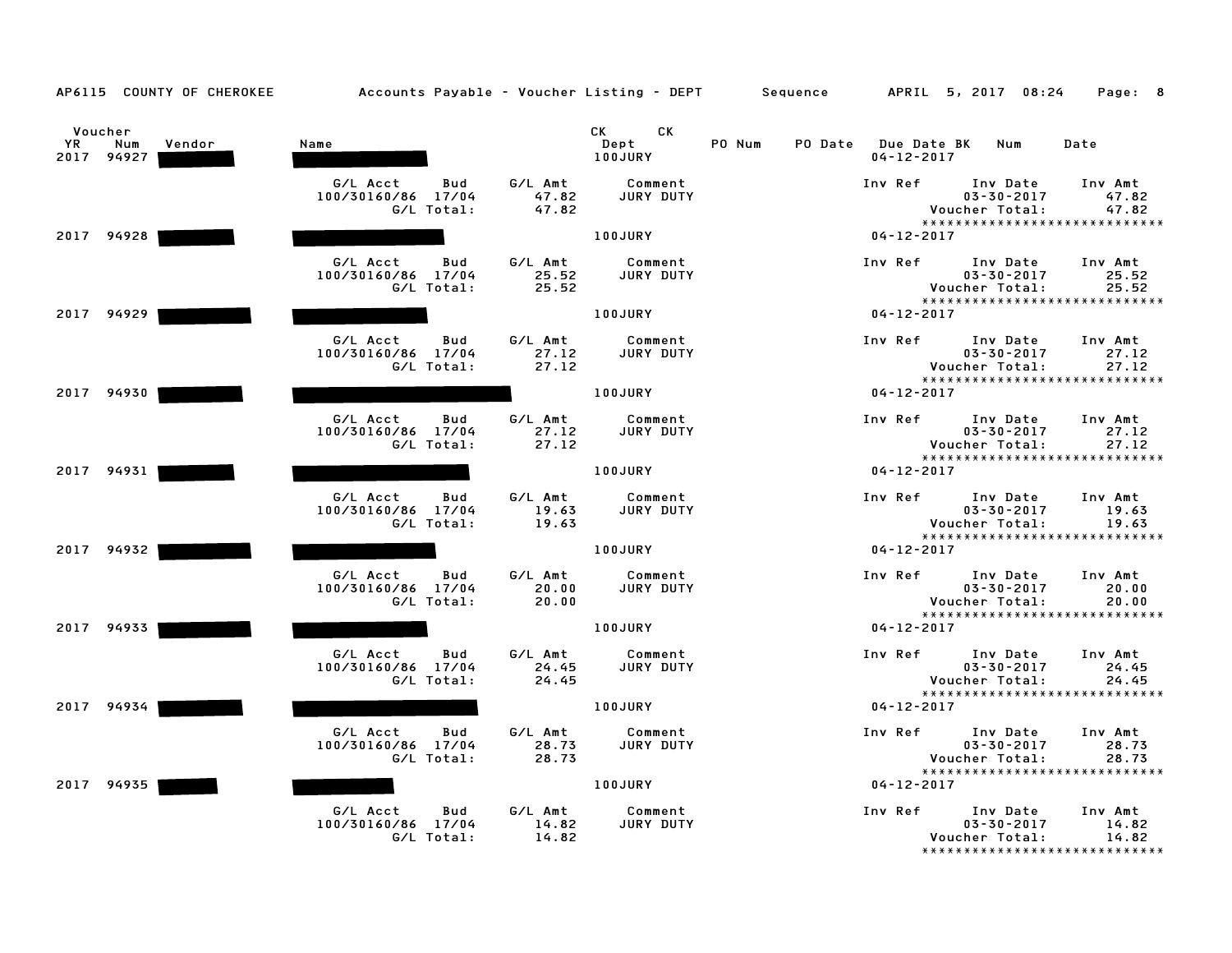| AP6115 COUNTY OF CHEROKEE                     | Accounts Payable - Voucher Listing - DEPT           |                           |                                                                                                                                                                                                                                                          | Sequence |                  | APRIL 5, 2017 08:24                                                                      | Page: 9                   |
|-----------------------------------------------|-----------------------------------------------------|---------------------------|----------------------------------------------------------------------------------------------------------------------------------------------------------------------------------------------------------------------------------------------------------|----------|------------------|------------------------------------------------------------------------------------------|---------------------------|
| Voucher<br>YR.<br>Num<br>Vendor<br>2017 94936 | Name                                                |                           | CK.<br>CK and the control of the control of the control of the control of the control of the control of the control of the control of the control of the control of the control of the control of the control of the control of the c<br>Dept<br>100JURY | PO Num   | $04 - 12 - 2017$ | PO Date Due Date BK Num                                                                  | Date                      |
|                                               | G/L Acct<br>Bud<br>100/30160/86 17/04<br>G/L Total: | G/L Amt<br>20.17<br>20.17 | Comment<br>JURY DUTY                                                                                                                                                                                                                                     |          | Inv Ref          | Inv Date<br>$03 - 30 - 2017$<br>Voucher Total:<br>*****************************          | Inv Amt<br>20.17<br>20.17 |
| 2017 94937                                    |                                                     |                           | 100JURY                                                                                                                                                                                                                                                  |          | $04 - 12 - 2017$ |                                                                                          |                           |
|                                               | G/L Acct<br>Bud<br>100/30160/86 17/04<br>G/L Total: | G/L Amt<br>66.01<br>66.01 | Comment<br><b>JURY DUTY</b>                                                                                                                                                                                                                              |          | Inv Ref          | Inv Date<br>$03 - 30 - 2017$<br>Voucher Total:<br>*****************************          | Inv Amt<br>66.01<br>66.01 |
| 2017 94938                                    |                                                     |                           | 100JURY                                                                                                                                                                                                                                                  |          | $04 - 12 - 2017$ |                                                                                          |                           |
|                                               | G/L Acct<br>Bud<br>100/30160/86 17/04<br>G/L Total: | G/L Amt<br>27.12<br>27.12 | Comment<br>JURY DUTY                                                                                                                                                                                                                                     |          | Inv Ref          | Inv Date<br>$03 - 30 - 2017$<br>Voucher Total:<br>*****************************          | Inv Amt<br>27.12<br>27.12 |
| 2017 94939                                    |                                                     |                           | 100JURY                                                                                                                                                                                                                                                  |          | $04 - 12 - 2017$ |                                                                                          |                           |
|                                               | G/L Acct<br>Bud<br>100/30160/86 17/04<br>G/L Total: | G/L Amt<br>66.01<br>66.01 | Comment<br>JURY DUTY                                                                                                                                                                                                                                     |          | Inv Ref          | Inv Date<br>$03 - 30 - 2017$<br>Voucher Total:<br>*****************************          | Inv Amt<br>66.01<br>66.01 |
| 2017 94940                                    |                                                     |                           | 100JURY                                                                                                                                                                                                                                                  |          | $04 - 12 - 2017$ |                                                                                          |                           |
|                                               | G/L Acct<br>Bud<br>100/30160/86 17/04<br>G/L Total: | G/L Amt<br>27.12<br>27.12 | Comment<br><b>JURY DUTY</b>                                                                                                                                                                                                                              |          | Inv Ref          | Inv Date<br>$03 - 30 - 2017$<br>Voucher Total:<br>*****************************          | Inv Amt<br>27.12<br>27.12 |
| 2017 94941                                    |                                                     |                           | <b>100JURY</b>                                                                                                                                                                                                                                           |          | $04 - 12 - 2017$ |                                                                                          |                           |
|                                               | G/L Acct<br>Bud<br>100/30160/86 17/04<br>G/L Total: | G/L Amt<br>18.03<br>18.03 | Comment<br>JURY DUTY                                                                                                                                                                                                                                     |          |                  | Inv Ref Inv Date<br>$03 - 30 - 2017$<br>Voucher Total:<br>****************************** | Inv Amt<br>18.03<br>18.03 |
| 2017 94942                                    |                                                     |                           | 100JURY                                                                                                                                                                                                                                                  |          | $04 - 12 - 2017$ |                                                                                          |                           |
|                                               | G/L Acct<br>Bud<br>100/30160/86 17/04<br>G/L Total: | G/L Amt<br>28.73<br>28.73 | Comment<br><b>JURY DUTY</b>                                                                                                                                                                                                                              |          | Inv Ref          | Inv Date<br>$03 - 30 - 2017$<br>Voucher Total:                                           | Inv Amt<br>28.73<br>28.73 |
| 2017 94943                                    |                                                     |                           | 100JURY                                                                                                                                                                                                                                                  |          | $04 - 12 - 2017$ | *****************************                                                            |                           |
|                                               | G/L Acct<br>Bud<br>100/30160/86 17/04<br>G/L Total: | G/L Amt<br>32.47<br>32.47 | Comment<br>JURY DUTY                                                                                                                                                                                                                                     |          | Inv Ref          | Inv Date<br>$03 - 30 - 2017$<br>Voucher Total:<br>*****************************          | Inv Amt<br>32.47<br>32.47 |
| 2017 94944                                    |                                                     |                           | 100JURY                                                                                                                                                                                                                                                  |          | $04 - 12 - 2017$ |                                                                                          |                           |
|                                               | G/L Acct<br>Bud<br>100/30160/86 17/04<br>G/L Total: | G/L Amt<br>26.05<br>26.05 | Comment<br>JURY DUTY                                                                                                                                                                                                                                     |          | Inv Ref          | Inv Date<br>$03 - 30 - 2017$<br>Voucher Total:<br>*****************************          | Inv Amt<br>26.05<br>26.05 |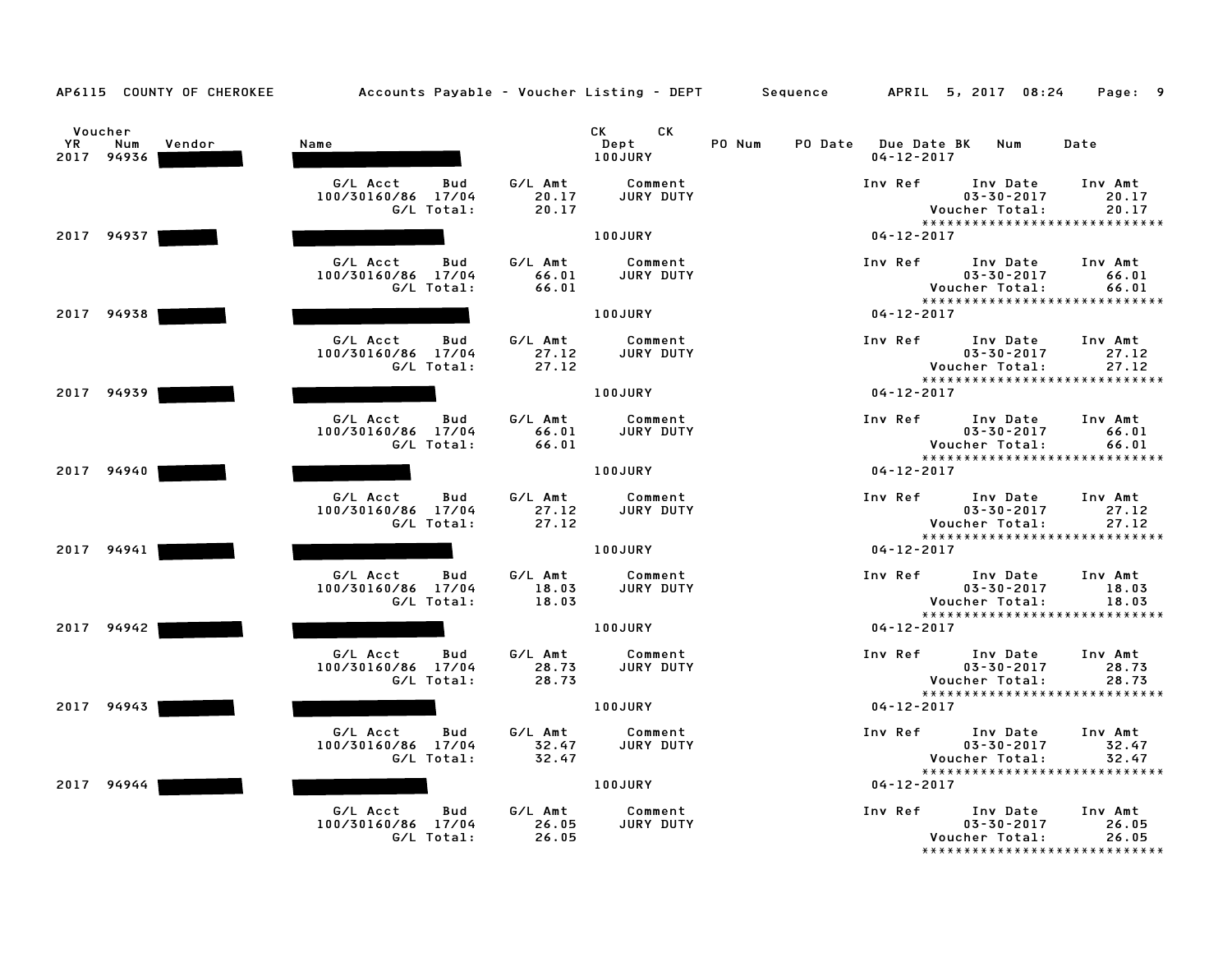| AP6115 COUNTY OF CHEROKEE                           | Accounts Payable – Voucher Listing – DEPT       Sequence |                           |                              |        |                                             | APRIL 5, 2017 08:24                                                              | Page: 10                  |
|-----------------------------------------------------|----------------------------------------------------------|---------------------------|------------------------------|--------|---------------------------------------------|----------------------------------------------------------------------------------|---------------------------|
| Voucher<br><b>YR</b><br>Num<br>Vendor<br>2017 94945 | Name                                                     |                           | CK.<br>CK<br>Dept<br>100JURY | PO Num | PO Date Due Date BK Num<br>$04 - 12 - 2017$ |                                                                                  | Date                      |
|                                                     | G/L Acct<br>Bud<br>100/30160/86 17/04<br>G/L Total:      | G/L Amt<br>32.47<br>32.47 | Comment<br>JURY DUTY         |        | Inv Ref                                     | Inv Date<br>$03 - 30 - 2017$<br>Voucher Total:<br>*****************************  | Inv Amt<br>32.47<br>32.47 |
| 2017 94946                                          |                                                          |                           | 100JURY                      |        | $04 - 12 - 2017$                            |                                                                                  |                           |
|                                                     | G/L Acct<br>Bud<br>100/30160/86 17/04<br>G/L Total:      | G/L Amt<br>26.05<br>26.05 | Comment<br><b>JURY DUTY</b>  |        | Inv Ref                                     | Inv Date<br>$03 - 30 - 2017$<br>Voucher Total:<br>*****************************  | Inv Amt<br>26.05<br>26.05 |
| 2017 94947                                          |                                                          |                           | 100JURY                      |        | $04 - 12 - 2017$                            |                                                                                  |                           |
|                                                     | G/L Acct<br>Bud<br>100/30160/86 17/04<br>G/L Total:      | G/L Amt<br>29.26<br>29.26 | Comment<br>JURY DUTY         |        | Inv Ref                                     | Inv Date<br>$03 - 30 - 2017$<br>Voucher Total:<br>*****************************  | Inv Amt<br>29.26<br>29.26 |
| 2017 94948                                          |                                                          |                           | 100JURY                      |        | $04 - 12 - 2017$                            |                                                                                  |                           |
|                                                     | G/L Acct<br>Bud<br>100/30160/86 17/04<br>G/L Total:      | G/L Amt<br>29.26<br>29.26 | Comment<br>JURY DUTY         |        | Inv Ref                                     | Inv Date<br>$03 - 30 - 2017$<br>Voucher Total:<br>****************************** | Inv Amt<br>29.26<br>29.26 |
| 2017 94949                                          |                                                          |                           | <b>100JURY</b>               |        | $04 - 12 - 2017$                            |                                                                                  |                           |
|                                                     | G/L Acct<br>Bud<br>100/30160/86 17/04<br>G/L Total:      | G/L Amt<br>60.66<br>60.66 | Comment<br>JURY DUTY         |        | Inv Ref                                     | Inv Date<br>$03 - 30 - 2017$<br>Voucher Total:<br>*****************************  | Inv Amt<br>60.66<br>60.66 |
| 2017 94950                                          |                                                          |                           | 100JURY                      |        | $04 - 12 - 2017$                            |                                                                                  |                           |
|                                                     | G/L Acct<br>Bud<br>100/30160/86 17/04<br>G/L Total:      | G/L Amt<br>22.31<br>22.31 | Comment<br>JURY DUTY         |        | Inv Ref                                     | Inv Date<br>$03 - 30 - 2017$<br>Voucher Total:<br>*****************************  | Inv Amt<br>22.31<br>22.31 |
| 2017 94951                                          |                                                          |                           | 100JURY                      |        | $04 - 12 - 2017$                            |                                                                                  |                           |
|                                                     | G/L Acct<br>Bud<br>100/30160/86 17/04<br>G/L Total:      | G/L Amt<br>30.33<br>30.33 | Comment<br><b>JURY DUTY</b>  |        | Inv Ref                                     | Inv Date<br>$03 - 30 - 2017$<br>Voucher Total:                                   | Inv Amt<br>30.33<br>30.33 |
| 2017 94952                                          |                                                          |                           | 100JURY                      |        | $04 - 12 - 2017$                            | *****************************                                                    |                           |
|                                                     | G/L Acct<br>Bud<br>100/30160/86 17/04<br>G/L Total:      | G/L Amt<br>10.00<br>10.00 | Comment<br>JURY DUTY         |        | Inv Ref                                     | Inv Date<br>$03 - 30 - 2017$<br>Voucher Total:<br>*****************************  | Inv Amt<br>10.00<br>10.00 |
| 2017<br>94953                                       |                                                          |                           | 100JURY                      |        | $04 - 12 - 2017$                            |                                                                                  |                           |
|                                                     | G/L Acct<br>Bud<br>100/30160/86 17/04<br>G/L Total:      | G/L Amt<br>63.87<br>63.87 | Comment<br>JURY DUTY         |        | Inv Ref                                     | Inv Date<br>$03 - 30 - 2017$<br>Voucher Total:                                   | Inv Amt<br>63.87<br>63.87 |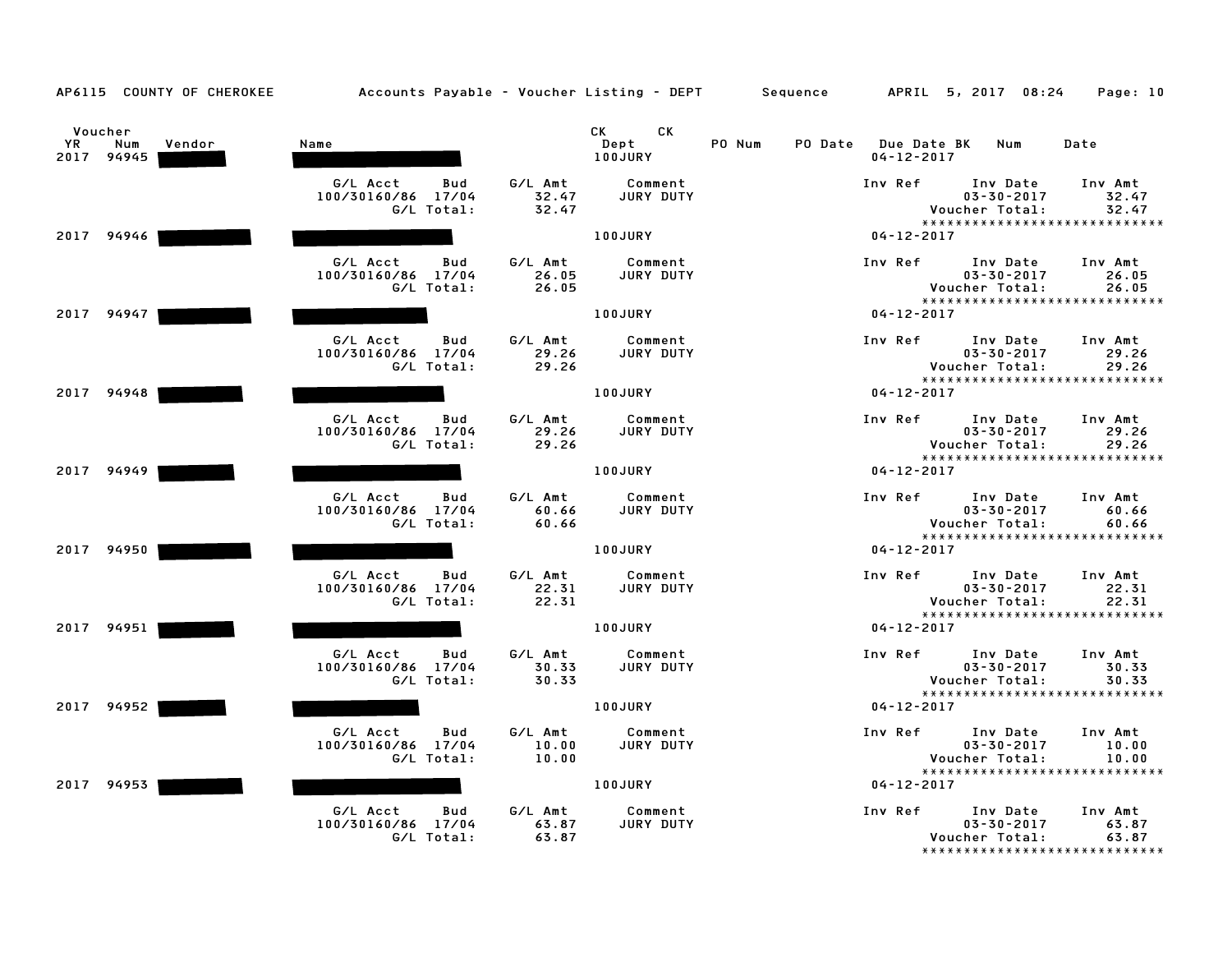| AP6115 COUNTY OF CHEROKEE                                         |                                                     |                               | Accounts Payable – Voucher Listing – DEPT         Sequence                   |                                         | APRIL 5, 2017 08:24                                                                     | Page: 11                      |
|-------------------------------------------------------------------|-----------------------------------------------------|-------------------------------|------------------------------------------------------------------------------|-----------------------------------------|-----------------------------------------------------------------------------------------|-------------------------------|
| Voucher<br><b>YR</b><br>Num<br>Vendor<br>2017 94954               | Name                                                |                               | CK CK<br>PO Num<br>Dept<br>100JURY                                           | PO Date Due Date BK<br>$04 - 12 - 2017$ | Num                                                                                     | Date                          |
|                                                                   | G/L Acct<br>Bud<br>100/30160/86 17/04<br>G/L Total: | G/L Amt<br>19.10<br>19.10     | Comment<br>JURY DUTY                                                         | Inv Ref                                 | Inv Date<br>$03 - 30 - 2017$<br>Voucher Total:<br>*****************************         | Inv Amt<br>19.10<br>19.10     |
| 2017 94955                                                        |                                                     |                               | <b>100JURY</b>                                                               | 04-12-2017                              |                                                                                         |                               |
|                                                                   | G/L Acct<br>Bud<br>100/30160/86 17/04<br>G/L Total: | G/L Amt<br>25.35<br>25.35     | Comment<br>JURY DUTY                                                         | Inv Ref                                 | Inv Date<br>$03 - 30 - 2017$<br>Voucher Total:<br>*****************************         | Inv Amt<br>25.35<br>25.35     |
|                                                                   |                                                     |                               |                                                                              |                                         | <b>DEPT</b><br>Total:                                                                   | 1355.22                       |
| 2017 95032 BAXTER 2017                                            | <b>BAXTER HIGH SCHOOL</b>                           |                               | <b>100REC</b>                                                                | $04 - 12 - 2017$                        |                                                                                         |                               |
|                                                                   | G/L Acct<br>Bud<br>100/30130/99 17/04               | G/L Amt<br>300.00             | Comment<br>COMMISSIONERS DONATION<br>PATRICK COLLINS<br><b>NEAL ANDERSON</b> | Inv Ref                                 | Inv Date                                                                                | Inv Amt<br>100.00<br>100.00   |
|                                                                   | G/L Total:                                          | 300.00                        | <b>CORY MOATES</b>                                                           |                                         | Voucher Total:<br>*****************************                                         | 100.00<br>300.00              |
|                                                                   |                                                     |                               |                                                                              |                                         | <b>DEPT</b><br>Total:                                                                   | 300.00                        |
| 2017 94971 COL TEL                                                | COLUMBUS TELEPHONE COMPANY                          |                               | 100SHERIFF                                                                   | $04 - 12 - 2017$                        |                                                                                         |                               |
|                                                                   | G/L Acct<br>Bud<br>100/30060/74 17/04<br>G/L Total: | G/L Amt<br>1085.69<br>1085.69 | Comment<br><b>ACCT 2963</b>                                                  | Inv Ref                                 | Inv Date<br>$04 - 01 - 2017$<br>Voucher Total:                                          | Inv Amt<br>1085.69<br>1085.69 |
| 2017 94956 CUSTOM CAGE                                            | <b>CUSTOM CAGE</b>                                  |                               | <b>100SHERIFF</b>                                                            | 04-12-2017                              | ******************************                                                          |                               |
|                                                                   | G/L Acct<br>Bud<br>100/30060/94 17/04<br>G/L Total: | G/L Amt<br>1480.00<br>1480.00 | Comment<br>2 2017 FORD INTERCEPTOR SUV 196                                   |                                         | Inv Ref Inv Date<br>$03 - 13 - 2017$<br>Voucher Total:<br>***************************** | Inv Amt<br>1480.00<br>1480.00 |
| 2017 94958 KANSASLAND                                             | KANSASLAND TIRE OF PITTSBURG 100SHERIFF             |                               |                                                                              | 04-12-2017                              |                                                                                         |                               |
|                                                                   | G/L Acct<br>Bud<br>100/30060/25 17/04<br>G/L Total: | G/L Amt<br>250.88<br>250.88   | Comment<br>2 245/55R18 TIRES                                                 | 170321                                  | Inv Ref Inv Date<br>$03 - 24 - 2017$<br>Voucher Total:<br>***************************** | Inv Amt<br>250.88<br>250.88   |
| 2017 94972 KS DEPT OF REV KANSAS DEPARTMENT OF REVENUE 100SHERIFF |                                                     |                               |                                                                              |                                         | 04-12-2017 1 34259 04-03-2017 HAND                                                      |                               |
|                                                                   | G/L Acct<br>Bud<br>100/30060/94 17/04<br>G/L Total: | G/L Amt<br>9000.00<br>9000.00 | Comment<br>2012 CHEV TAHOE                                                   | Inv Ref                                 | Inv Date<br>$03 - 29 - 2017$<br>Voucher Total:<br>********************************      | Inv Amt<br>9000.00<br>9000.00 |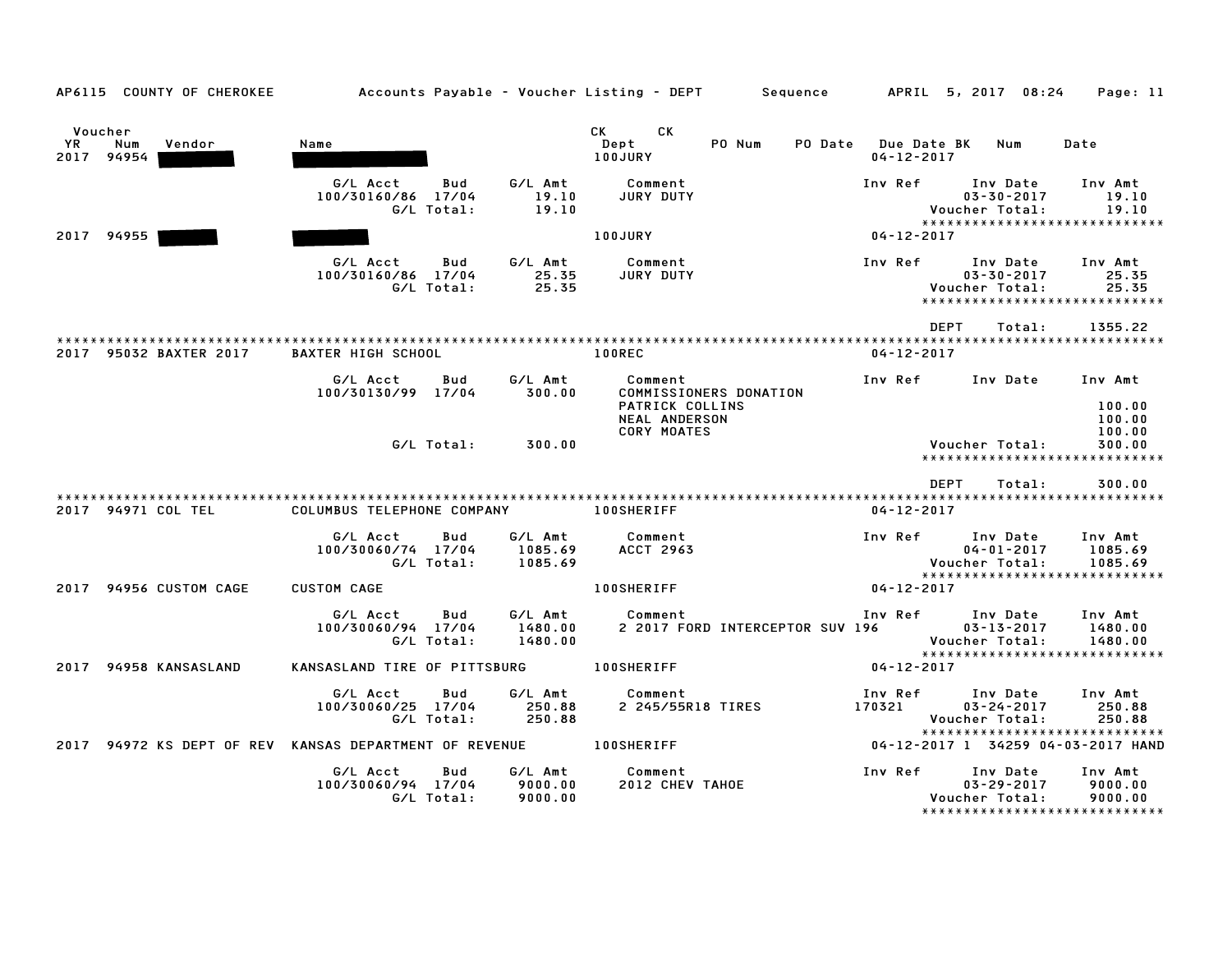|    |                                               |                                                                   |                             | AP6115 COUNTY OF CHEROKEE Accounts Payable - Voucher Listing - DEPT Sequence APRIL 5, 2017 08:24                                                                                                                                    |                                                                                                     |                                                                                                                                                                    | Page: 12                                                                           |
|----|-----------------------------------------------|-------------------------------------------------------------------|-----------------------------|-------------------------------------------------------------------------------------------------------------------------------------------------------------------------------------------------------------------------------------|-----------------------------------------------------------------------------------------------------|--------------------------------------------------------------------------------------------------------------------------------------------------------------------|------------------------------------------------------------------------------------|
| YR | Voucher<br>Num<br>Vendor<br>2017 94957 KS DOG | Name                                                              |                             | PO Num                                                                                                                                                                                                                              | PO Date Due Date BK Num<br>$04 - 12 - 2017$                                                         | <b>CK</b>                                                                                                                                                          | CK.<br>Date                                                                        |
|    |                                               | G/L Acct<br>Bud<br>100/30060/75 17/04                             | 85.00                       | G/L Amt Comment<br>Comment<br>REGISTRATION<br>CHRISTOPHER WREN MERRER MANUS AREXAN MANUSION MANUSION MANUSION MANUSION MANUSION MANUSION MANUSION MANUSION                                                                          |                                                                                                     | Inv Ref Inv Date Inv Amt                                                                                                                                           |                                                                                    |
|    |                                               |                                                                   | $G/L$ Total: 85.00          |                                                                                                                                                                                                                                     |                                                                                                     |                                                                                                                                                                    |                                                                                    |
|    | 2017 94959 LAKELAND                           | LAKELAND OFFICE SYSTEMS                                           |                             | <b>100SHERIFF</b>                                                                                                                                                                                                                   |                                                                                                     | *****************************                                                                                                                                      |                                                                                    |
|    |                                               | G/L Acct<br><b>Bud</b><br>100/30060/83 17/04<br>G/L Total:        | 340.56<br>340.56            | G/L Amt Comment<br>340.56 CONTRACT<br>COMMENT<br>CONTRACT CHARGES                                                                                                                                                                   | 154416                                                                                              | Inv Ref      Inv Date<br>03-16-2017<br>Voucher Total:<br>*****************************                                                                             | Inv Amt<br>340.56<br>340.56                                                        |
|    | 2017 95051 MIDWEST RADAR                      | MIDWEST RADAR & EQUIPMENT                                         |                             | $04 - 12 - 2017$<br><b>100SHERIFF</b>                                                                                                                                                                                               |                                                                                                     |                                                                                                                                                                    |                                                                                    |
|    |                                               | G/L Acct<br>Bud<br>100/30060/25 17/04<br>G/L Total:               | $665.00$<br>$665.00$        | G/L Amt Comment<br>Comment<br>CONCEPTS STALKER                                                                                                                                                                                      | 160370                                                                                              | Inv Ref      Inv Date<br>$03 - 31 - 2017$<br>Voucher Total:<br>******************************                                                                      | Inv Amt<br>665.00<br>665.00                                                        |
|    | 2017 94960 NATALINIS                          | NATALINI'S AUTOMOTIVE                                             |                             | <b>100SHERIFF</b>                                                                                                                                                                                                                   | $04 - 12 - 2017$                                                                                    |                                                                                                                                                                    |                                                                                    |
|    |                                               | G/L Acct<br><b>Bud</b><br>100/30060/25 17/04 758.97               |                             | G/L Amt Comment<br>BRAKE PADS, TURN ROTOR<br>OIL FILTER<br>AIR FILTER<br>BALL JOINT, TIE ROD END<br>BALL JOINT, TIE ROD END<br>WHEEL BEARING, BALL JOINT<br>OIL FILTER, OIL<br><b>BRAKE PADS</b><br>BRAKE PADS<br>TIE ROD END OUTER | Inv Ref<br>631041<br><b>631029<br/>630901<br/>631366<br/>631358<br/>631402<br/>631402</b><br>631482 | Inv Date<br>$03 - 24 - 2017$<br>$03 - 27 - 2017$<br>$03 - 23 - 2017$<br>$03 - 28 - 2017$<br>$03 - 28 - 2017$<br>03-28-2017<br>$03 - 28 - 2017$<br>$03 - 29 - 2017$ | Inv Amt<br>140.98<br>21.04<br>10.47<br>129.48<br>283.50<br>36.52<br>76.49<br>60.49 |
|    |                                               |                                                                   | G/L Total: 758.97           |                                                                                                                                                                                                                                     |                                                                                                     | Voucher Total:<br>******************************                                                                                                                   | 758.97                                                                             |
|    | 2017 94989 OPTIV                              | OPTIV SECURITY INC                                                |                             | <b>100SHERIFF</b>                                                                                                                                                                                                                   | $04 - 12 - 2017$                                                                                    |                                                                                                                                                                    |                                                                                    |
|    |                                               | G/L Acct<br>Bud<br>100/30060/71 17/04<br>G/L Total:               | G/L Amt<br>305.04<br>305.04 | Comment<br>3 YEAR KEY FOB TOKENS                                                                                                                                                                                                    | 100051256                                                                                           | Inv Ref     Inv Date<br>$03 - 27 - 2017$<br>Voucher Total:<br>*****************************                                                                        | Inv Amt<br>305.04<br>305.04                                                        |
|    | 2017 94962 PITTSBURG                          | CITY OF PITTSBURG                                                 |                             | <b>100SHERIFF</b>                                                                                                                                                                                                                   | $04 - 12 - 2017$                                                                                    |                                                                                                                                                                    |                                                                                    |
|    |                                               | G/L Acct<br>Bud<br>100/30060/88 17/04<br>G/L Total:               | G/L Amt<br>25.00<br>25.00   | Comment<br><b>COMMENT</b><br>POLICE TRAINING PROG                                                                                                                                                                                   | Inv Ref                                                                                             | Inv Date<br>201703212985 03-21-2017<br>Voucher Total:<br>*****************************                                                                             | Inv Amt<br>25.00<br>25.00                                                          |
|    |                                               | 2017 95052 SIRCHIE SIRCHIE FINGER PRINT LABORATORIES 100SHERIFF   |                             |                                                                                                                                                                                                                                     | $04 - 12 - 2017$                                                                                    |                                                                                                                                                                    |                                                                                    |
|    |                                               | G/L Acct<br><b>Bud</b><br>100/30060/22 17/04 790.57<br>G/L Total: | G/L Amt<br>790.57           | Comment<br>ιomment<br>DEPUTY EQUIPMENT                                                                                                                                                                                              | 0294682                                                                                             | Inv Ref      Inv Date<br>$03 - 26 - 2017$<br>Voucher Total:                                                                                                        | Inv Amt<br>790.57<br>790.57                                                        |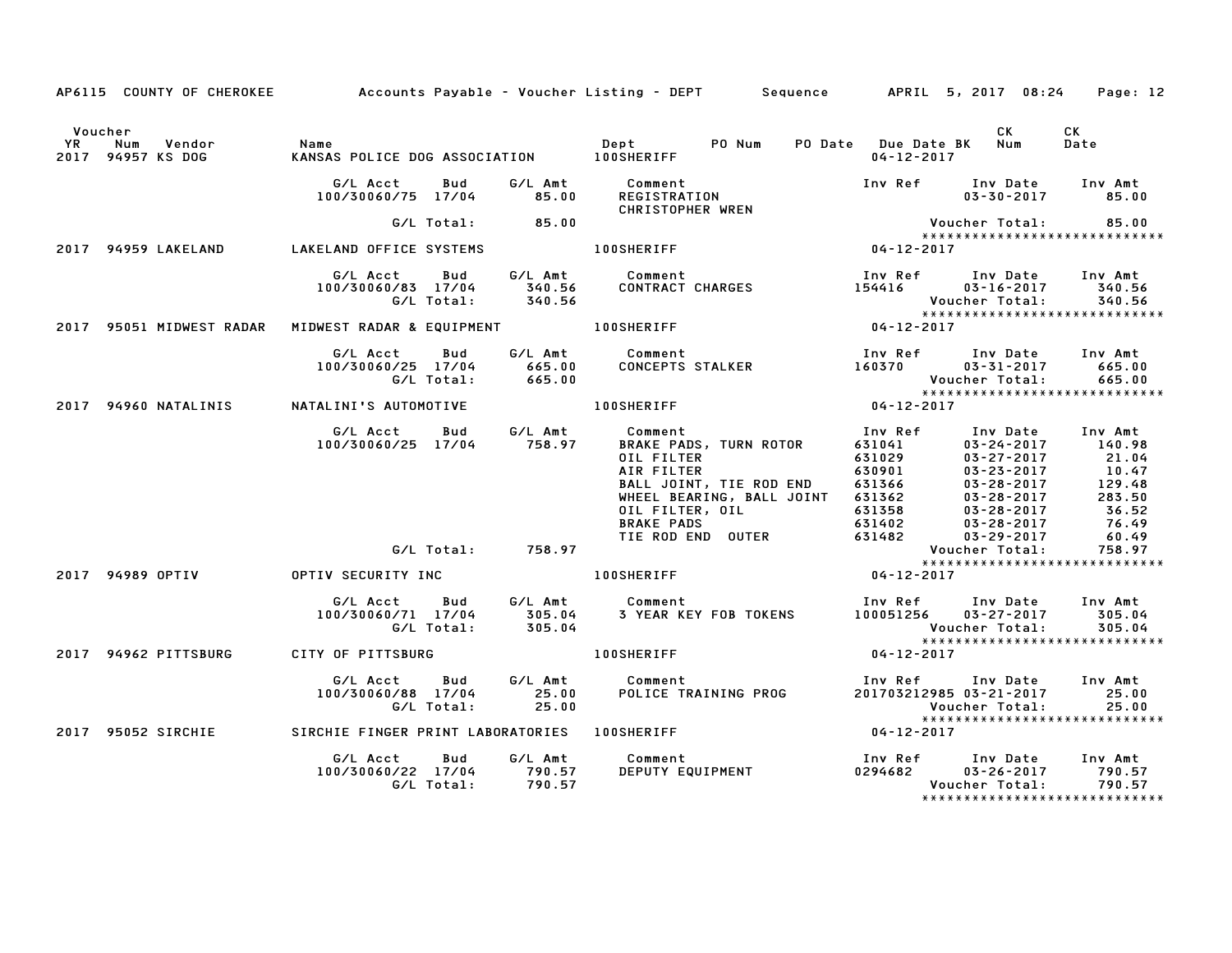|         |                  |                       | AP6115 COUNTY OF CHEROKEE Accounts Payable - Voucher Listing - DEPT Sequence APRIL 5, 2017 08:24 |                   |                                 |                                                  |                                                      |                  |                                                             | Page: 13                                                                      |  |
|---------|------------------|-----------------------|--------------------------------------------------------------------------------------------------|-------------------|---------------------------------|--------------------------------------------------|------------------------------------------------------|------------------|-------------------------------------------------------------|-------------------------------------------------------------------------------|--|
| Voucher |                  |                       | YR Num Vendor – Name<br>2017 94963 SOUTHERN UNIFOR SOUTHERN UNIFORM & EQUIPMENT – 100SHERIFF     |                   |                                 |                                                  | PO Num                                               | $04 - 12 - 2017$ | CK<br>PO Date Due Date BK Num                               | CK<br>Date                                                                    |  |
|         |                  |                       | G/L Acct<br>100/30140/22 17/04<br>100/30060/22 17/04                                             | Bud<br>G/L Total: |                                 |                                                  |                                                      |                  |                                                             | Inv Amt<br>147.99<br>5.99<br>153.98                                           |  |
|         |                  | 2017 94964 SYMBOL     | <b>SYMBOL ARTS</b>                                                                               |                   |                                 | <b>100SHERIFF</b>                                |                                                      | $04 - 12 - 2017$ |                                                             |                                                                               |  |
|         |                  |                       | G/L Acct<br>100/30060/22 17/04                                                                   | G/L Total:        | Bud G/L Amt<br>695.00<br>695.00 | Comment<br><b>BADGES</b>                         |                                                      | 0278226          | $03 - 21 - 2017$<br>Voucher Total:                          | Inv Ref Inv Date Inv Amt<br>695.00<br>695.00<br>***************************** |  |
|         | 2017 95053 TASER |                       | TASER INTERNATIONAL                                                                              |                   |                                 | <b>100SHERIFF</b>                                |                                                      | $04 - 12 - 2017$ |                                                             |                                                                               |  |
|         |                  |                       | G/L Acct<br>100/30060/22 17/04                                                                   | G/L Total:        | 192.72<br>192.72                | Bud G/L Amt Comment<br><b>BATTERY PK</b>         |                                                      | SI476472         | $03 - 25 - 2017$<br>Voucher Total:                          | Inv Ref Inv Date Inv Amt<br>192.72<br>192.72<br>***************************** |  |
|         |                  | 2017 94965 TESSCO     | <b>TESSCO INC</b>                                                                                |                   |                                 | <b>100SHERIFF</b>                                |                                                      | $04 - 12 - 2017$ |                                                             |                                                                               |  |
|         |                  |                       | G/L Acct<br>100/30060/94 17/04                                                                   | Bud<br>G/L Total: | 2325.66<br>2325.66              | G/L Amt Comment                                  |                                                      |                  | Voucher Total:                                              | 725.24<br>2325.66<br>2325.66                                                  |  |
|         |                  | 2017 94966 US BANK    | US BANK EQUIPMENT FINANCE 100SHERIFF                                                             |                   |                                 |                                                  |                                                      | $04 - 12 - 2017$ |                                                             | *****************************                                                 |  |
|         |                  |                       | G/L Acct<br>100/30060/83 17/04 266.46<br>G/L Total: 266.46                                       | <b>Bud</b>        |                                 | G/L Amt Comment                                  | Comment<br>COPIER CHARGES                            |                  | 326417516 03-16-2017<br>Voucher Total:                      | Inv Ref Inv Date Inv Amt<br>266.46<br>266.46                                  |  |
|         |                  |                       | 2017 94961 911 CUSTOM 911 CUSTOM                                                                 |                   |                                 | <b>100SHERIFF</b>                                |                                                      | $04 - 12 - 2017$ |                                                             |                                                                               |  |
|         |                  |                       | G/L Acct<br>100/30060/25 17/04                                                                   | Bud               | G/L Amt<br>2350.00              | Comment                                          | Lomment<br>LEGACY SOLO SERIES,<br>LIGHTBAR STRAP KIT | 25803            | $03 - 22 - 2017$                                            | Inv Ref Inv Date Inv Amt<br>2350.00                                           |  |
|         |                  |                       |                                                                                                  |                   | G/L Total: 2350.00              |                                                  |                                                      |                  | Voucher Total:                                              | 2350.00<br>*****************************                                      |  |
|         |                  | 2017 95059 STRONGHOLD | STRONGHOLD DATA                                                                                  |                   |                                 | 103                                              |                                                      | $04 - 12 - 2017$ | DEPT                                                        | 20770.53<br>Total:                                                            |  |
|         |                  |                       | G/L Acct<br>103/30103/89                                                                         | Bud               |                                 | G/L Amt Comment<br>MONTHLY BACKUP OFF SITE 22580 |                                                      |                  | Inv Ref      Inv Date<br>$04 - 01 - 2017$<br>Voucher Total: | Inv Amt<br>195.00<br>195.00<br>*****************************                  |  |
|         |                  |                       |                                                                                                  |                   |                                 |                                                  |                                                      |                  | DEPT<br>Total:                                              | 195.00                                                                        |  |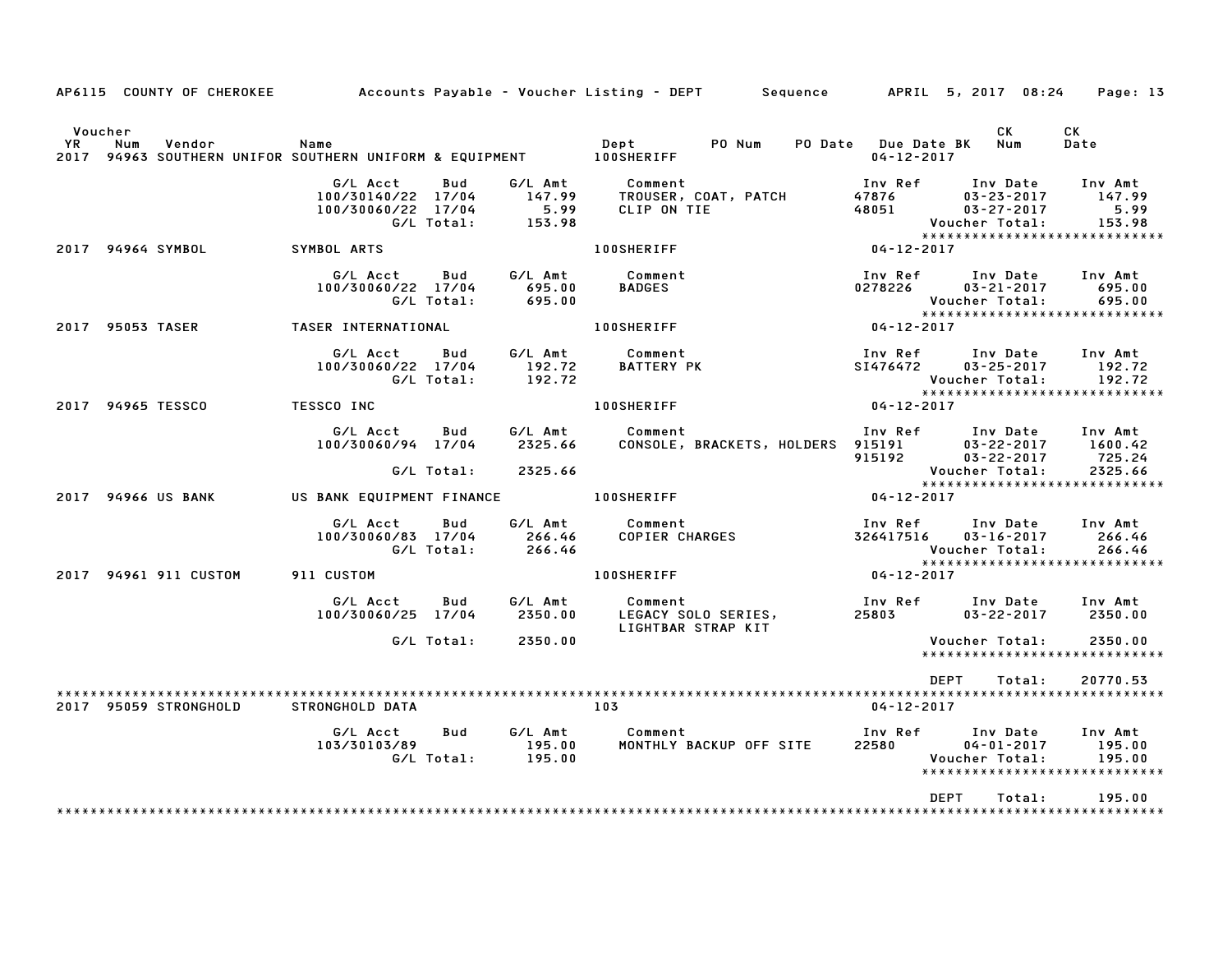|               |                   |                                        | AP6115 COUNTY OF CHEROKEE Accounts Payable - Voucher Listing - DEPT Sequence APRIL 5, 2017 08:24 Page: 14 |                          |                             |                             |                                       |                                             |                                                                                                                                             |                                                                            |
|---------------|-------------------|----------------------------------------|-----------------------------------------------------------------------------------------------------------|--------------------------|-----------------------------|-----------------------------|---------------------------------------|---------------------------------------------|---------------------------------------------------------------------------------------------------------------------------------------------|----------------------------------------------------------------------------|
| Voucher<br>YR | Num               | Vendor<br>2017 95027 APPLE             | Name<br>APPLEMARKET                                                                                       |                          |                             | Dept<br>110HWY              | PO Num                                | PO Date Due Date BK Num<br>$04 - 12 - 2017$ | CK                                                                                                                                          | CK<br>Date                                                                 |
|               |                   |                                        | G/L Acct<br>110/30110/42 17/04                                                                            | <b>Bud</b><br>G/L Total: | G/L Amt<br>15.92<br>15.92   | Comment                     | SPOONS, CREAMER, SUGAR                | Inv Ref<br>2197052                          | Inv Date<br>$03 - 31 - 2017$<br>Voucher Total:                                                                                              | Inv Amt<br>15.92<br>15.92<br>*****************************                 |
|               |                   | 2017 94999 BILLS GLASS TIM BILLS GLASS |                                                                                                           |                          |                             | 110HWY                      |                                       | $04 - 12 - 2017$                            |                                                                                                                                             |                                                                            |
|               |                   |                                        | G/L Acct<br>110/30110/79 17/04 232.31                                                                     | <b>Bud</b>               | G/L Amt                     | Comment                     | REAR CENTER PIECE<br>REAR VIEW MIRROR | Inv Ref                                     | Inv Date<br>$3158$<br>$7123$<br>$7123$<br>$03-27-2017$                                                                                      | Inv Amt<br>197.31<br>35.00                                                 |
|               |                   |                                        |                                                                                                           |                          | G/L Total: 232.31           |                             |                                       |                                             |                                                                                                                                             | Voucher Total: 232.31<br>*****************************                     |
|               |                   | 2017 95004 BLEVINS                     | BLEVINS ASPHALT CONSTRUCTION CO INC 110HWY                                                                |                          |                             |                             |                                       | $04 - 12 - 2017$                            |                                                                                                                                             |                                                                            |
|               |                   |                                        | G/L Acct<br>110/30110/34 17/04 250.73                                                                     | <b>Bud</b>               | G/L Amt                     | Comment<br>COLD MIX         |                                       | 151<br>200                                  | Inv Ref Inv Date Inv Amt<br>$161$<br>$177$<br>$177$<br>$03-20-2017$<br>$03-21-2017$<br>$03-16-2017$<br>03-20-2017 69.42<br>03-21-2017 58.64 | 45.83                                                                      |
|               |                   |                                        |                                                                                                           | G/L Total:               | 250.73                      |                             |                                       |                                             | $03 - 23 - 2017$<br>Voucher Total:                                                                                                          | 76.84<br>250.73                                                            |
|               | 2017 95011 CINTAS |                                        | CINTAS FIRST AID & SAFETY 110HWY                                                                          |                          |                             |                             |                                       | $04 - 12 - 2017$                            |                                                                                                                                             | *****************************                                              |
|               |                   |                                        | G/L Acct<br>110/30110/89 17/04                                                                            | Bud<br>G/L Total:        | G/L Amt<br>18.49<br>18.49   | Comment<br>FIRST AID        |                                       | Inv Ref                                     | Inv Date<br>8403108504 03-17-2017<br>Voucher Total:                                                                                         | Inv Amt<br>18.49<br>18.49                                                  |
|               |                   |                                        | 2017 95020 CITY OF COLUMB CITY OF COLUMBUS                                                                |                          |                             | 110HWY                      |                                       | $04 - 12 - 2017$                            |                                                                                                                                             |                                                                            |
|               |                   |                                        | G/L Acct Bud<br>110/30110/72 17/04                                                                        | G/L Total:               | G/L Amt<br>110.00<br>110.00 | Comment<br><b>GARBAGE</b>   |                                       |                                             | Inv Ref      Inv Date     Inv Amt<br>08-88010-00 04-01-2017<br>Voucher Total:                                                               | 110.00<br>110.00<br>*****************************                          |
|               |                   | 2017 95002 CLEAN                       | CLEAN THE UNIFORM CO JOPLIN 110HWY                                                                        |                          |                             |                             |                                       | $04 - 12 - 2017$                            |                                                                                                                                             |                                                                            |
|               |                   |                                        | G/L Acct<br>110/30110/79 17/04                                                                            | Bud<br>G/L Total:        | G/L Amt<br>101.94<br>101.94 | Comment                     | MAT, AIR FRESH, SOAP                  |                                             | Inv Ref      Inv Date<br>21200534 03-27-2017                                                                                                | Inv Amt<br>101.94<br>Voucher Total: 101.94<br>**************************** |
|               |                   | 2017 94998 COL TEL                     | COLUMBUS TELEPHONE COMPANY <b>110HWY</b>                                                                  |                          |                             |                             |                                       | 04-12-2017                                  |                                                                                                                                             |                                                                            |
|               |                   |                                        | G/L Acct<br>110/30110/72 17/04                                                                            | Bud<br>G/L Total:        | G/L Amt<br>214.31<br>214.31 | Comment<br><b>ACCT 2586</b> |                                       |                                             | Inv Ref Inv Date<br>$04 - 01 - 2017$<br>Voucher Total:                                                                                      | Inv Amt<br>214.31<br>214.31<br>******************************              |
|               | 2017 95023 EMPIRE |                                        | EMPIRE DISTRICT ELECTRIC COMPANY 110HWY                                                                   |                          |                             |                             |                                       | $04 - 12 - 2017$                            |                                                                                                                                             |                                                                            |
|               |                   |                                        | G/L Acct<br>110/30110/72 17/04                                                                            | Bud                      | G/L Amt<br>299.72           | Comment<br><b>ELECTRIC</b>  |                                       | Inv Ref<br>158630-59-0 03-29-2017           | Inv Date<br>854931-63-1 03-29-2017                                                                                                          | Inv Amt<br>166.47<br>133.25                                                |
|               |                   |                                        |                                                                                                           | G/L Total:               | 299.72                      |                             |                                       |                                             | Voucher Total:                                                                                                                              | 299.72<br>*****************************                                    |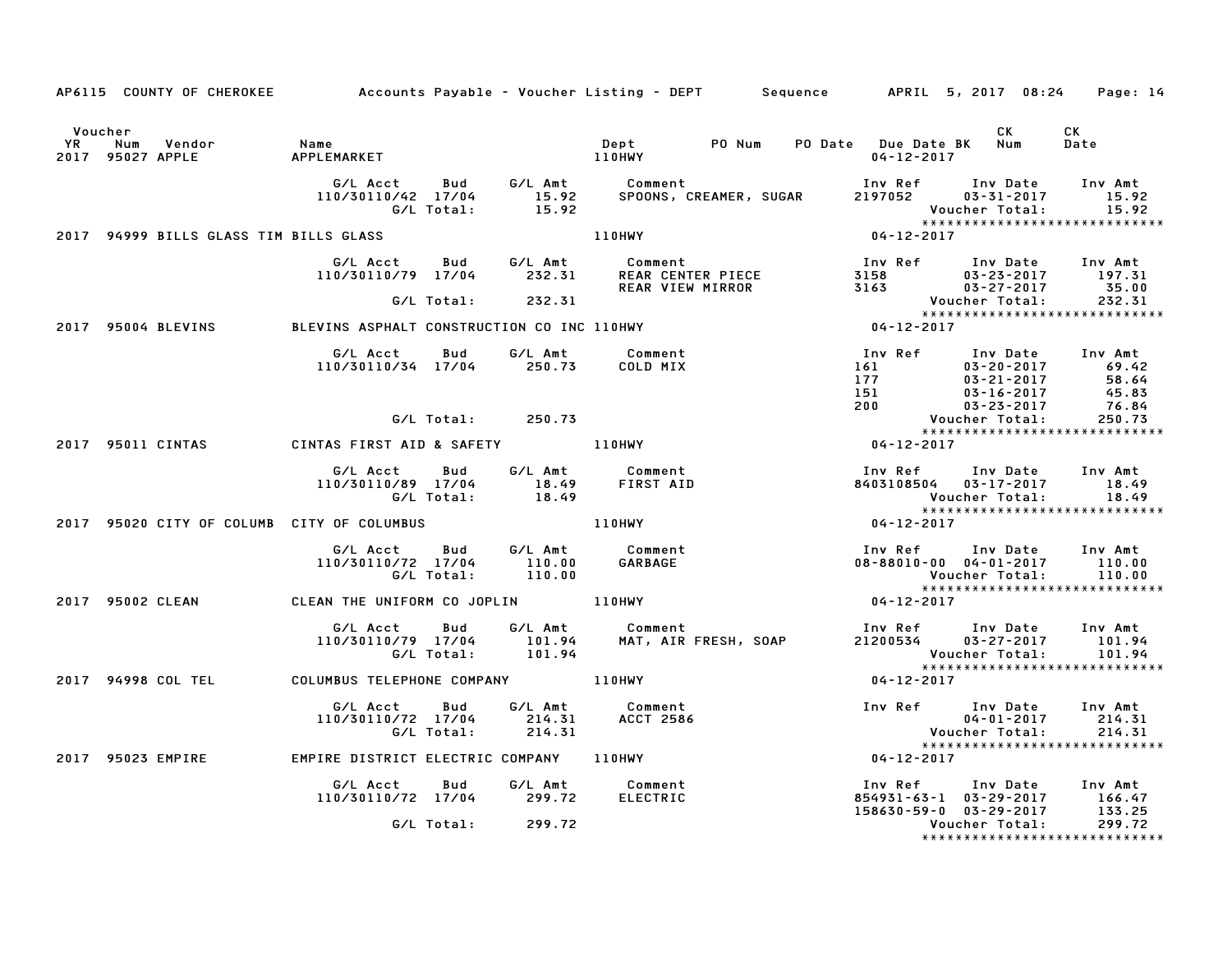|    | AP6115 COUNTY OF CHEROKEE                     | Accounts Payable – Voucher Listing – DEPT       Sequence      APRIL 5, 2017 08:24 |            |                      |                                            |                                                 |                                                                                                           |                                                                                                              | Page: 15                                                                   |
|----|-----------------------------------------------|-----------------------------------------------------------------------------------|------------|----------------------|--------------------------------------------|-------------------------------------------------|-----------------------------------------------------------------------------------------------------------|--------------------------------------------------------------------------------------------------------------|----------------------------------------------------------------------------|
| YR | Voucher<br>Num<br>Vendor<br>2017 95005 FABICK | Name<br>JOHN FABICK TRACTOR CO                                                    |            | <b>110HWY</b>        | Dept                                       | PO Num                                          | PO Date Due Date BK Num<br>$04 - 12 - 2017$                                                               | CK                                                                                                           | CK<br>Date                                                                 |
|    |                                               | G/L Acct<br>110/30110/79 17/04                                                    | Bud        |                      | SEAL<br><b>PARTS</b>                       |                                                 |                                                                                                           | Inv Ref Inv Date Inv Amt<br>PIJ00314578 03-21-2017 75.18<br>PIJ00315121 03-30-2017<br>PIJ00315122 03-30-2017 | $\begin{array}{r} \n 18 \\  3.52 \\  \hline\n 175\n \end{array}$<br>135.27 |
|    |                                               |                                                                                   | G/L Total: | 213.97               |                                            |                                                 |                                                                                                           | Voucher Total:                                                                                               | 213.97                                                                     |
|    | 2017 95022 FASTENAL                           | <b>FASTENAL COMPANY</b>                                                           |            |                      | <b>110HWY</b>                              |                                                 | $04 - 12 - 2017$                                                                                          |                                                                                                              | *****************************                                              |
|    |                                               | G/L Acct<br>110/30110/79 17/04                                                    | G/L Total: | 69.21<br>69.21       | Bud G/L Amt Comment<br><b>PARTS</b>        |                                                 |                                                                                                           | Inv Ref Inv Date Inv Amt<br>KSPIT65551 03-22-2017<br>Voucher Total:                                          | 69.21<br>69.21                                                             |
|    | 2017 95007 FROST OIL FROST OIL COMPANY        |                                                                                   |            |                      | <b>110HWY</b>                              |                                                 | $04 - 12 - 2017$                                                                                          |                                                                                                              |                                                                            |
|    |                                               | G/L Acct<br>110/30110/79 17/04                                                    | <b>Bud</b> | G/L Amt<br>323.97    |                                            | Comment<br>FARM HOSSE<br>EXHAUST FLUID          |                                                                                                           | Inv Ref Inv Date Inv Amt<br>0109899-IN 03-21-2017 73.87<br>0110519-IN 03-30-2017                             | 250.10                                                                     |
|    |                                               |                                                                                   | G/L Total: | 323.97               |                                            |                                                 |                                                                                                           | Voucher Total:                                                                                               | 323.97<br>******************************                                   |
|    | 2017 95030 GALENA SENTINEL THE SENTINEL-TIMES |                                                                                   |            |                      | 110HWY                                     |                                                 | $04 - 12 - 2017$                                                                                          |                                                                                                              |                                                                            |
|    |                                               | G/L Acct Bud<br>110/30110/75 17/04                                                | G/L Total: | 54.00<br>54.00       | G/L Amt Comment                            | Comment<br>LEGAL NOTICE                         | Inv Ref Inv Date Inv Amt<br>2018 03-23-2017 54.00<br>Voucher Total: 54.00<br>**************************** |                                                                                                              | 54.00                                                                      |
|    | 2017 95012 HOLLAND ALIG                       | HOLLAND ALIGNMENT                                                                 |            |                      | <b>110HWY</b>                              |                                                 | $04 - 12 - 2017$                                                                                          |                                                                                                              | *****************************                                              |
|    |                                               | G/L Acct                                                                          |            |                      | Bud G/L Amt Comment<br>TRAILBLAZER         | 110/30110/79 17/04 65.59 ALIGN FRONT SUSPENSION |                                                                                                           | Inv Ref Inv Date Inv Amt<br>$183500$ $03-23-2017$ $65.59$                                                    |                                                                            |
|    |                                               |                                                                                   |            | $G/L$ Total: $65.59$ |                                            |                                                 |                                                                                                           | Voucher Total:                                                                                               | 65.59                                                                      |
|    | 2017 95038 HYSPECO                            | HYSPECO INC                                                                       |            |                      | 110HWY                                     |                                                 | $04 - 12 - 2017$                                                                                          |                                                                                                              | *****************************                                              |
|    |                                               | G/L Acct Bud<br>110/30110/79 17/04 425.00<br>G/L Total: 425.00                    |            |                      | G/L Amt Comment                            | REPAIR LEAKING CYLINDER                         |                                                                                                           | Inv Ref Inv Date Inv Amt<br>A53324-001 03-30-2017<br>Voucher Total:                                          | 425.00<br>425.00                                                           |
|    | 2017 94995 K-7 SALES K-7 SALES & SERVICE      |                                                                                   |            |                      | 110HWY                                     |                                                 | $04 - 12 - 2017$                                                                                          |                                                                                                              |                                                                            |
|    |                                               | G/L Acct Bud<br>110/30110/79 17/04 14.61                                          |            | G/L Amt              | Comment<br>AIR FILTER<br><b>BEVEL GEAR</b> |                                                 | 12538<br>12637                                                                                            | Inv Ref      Inv Date     Inv Amt<br>03-21-2017<br>$03 - 30 - 2017$                                          | 5.07<br>9.54                                                               |
|    |                                               |                                                                                   |            | G/L Total: 14.61     |                                            |                                                 |                                                                                                           | Voucher Total:                                                                                               | 14.61                                                                      |
|    | 2017 95016 KANSASLAND                         | KANSASLAND TIRE OF PITTSBURG 110HWY                                               |            |                      |                                            |                                                 | $04 - 12 - 2017$                                                                                          |                                                                                                              | ******************************                                             |
|    |                                               | G/L Acct<br>110/30110/33 17/04                                                    | Bud        | G/L Amt<br>1797.14   | Comment<br><b>TIRES</b>                    |                                                 | Inv Ref<br>170239                                                                                         | Inv Date Inv Amt<br>03–21–2017 – 716.64                                                                      |                                                                            |
|    |                                               |                                                                                   | G/L Total: | 1797.14              |                                            |                                                 | 170452                                                                                                    | $03 - 30 - 2017$<br>Voucher Total:                                                                           | 1080.50<br>1797.14<br>*****************************                        |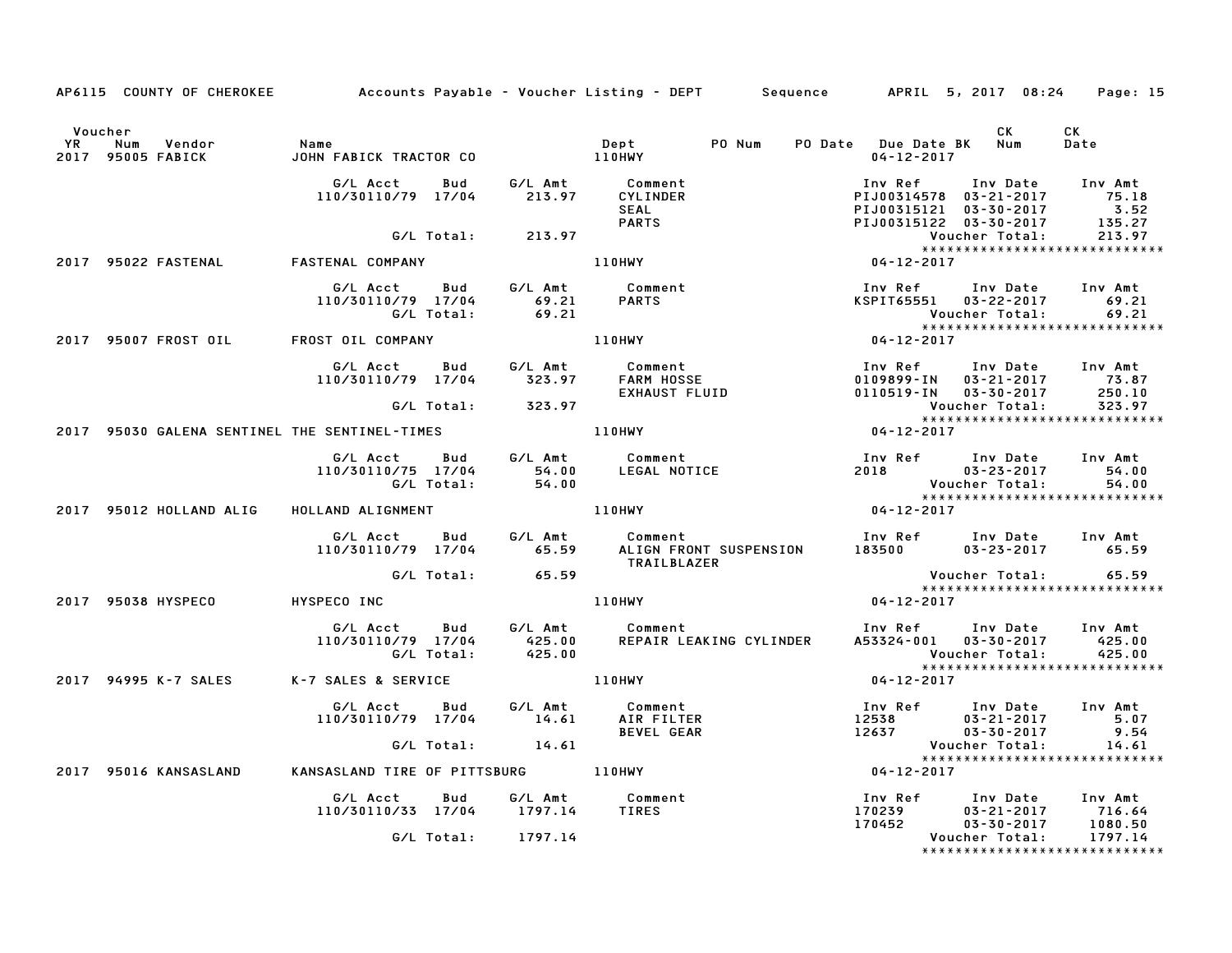|               | AP6115 COUNTY OF CHEROKEE Accounts Payable – Voucher Listing – DEPT Sequence |                                                    |                          |                             |                                              |        |                                                                                                                                                                 | APRIL 5, 2017 08:24                                                                                                                                                                                                                                                                     | Page: 16                                                                                                                         |
|---------------|------------------------------------------------------------------------------|----------------------------------------------------|--------------------------|-----------------------------|----------------------------------------------|--------|-----------------------------------------------------------------------------------------------------------------------------------------------------------------|-----------------------------------------------------------------------------------------------------------------------------------------------------------------------------------------------------------------------------------------------------------------------------------------|----------------------------------------------------------------------------------------------------------------------------------|
| Voucher<br>YR | Num<br>Vendor<br>2017 94996 KIRKLAND                                         | Name<br>KIRKLAND                                   |                          |                             | Dept<br>110HWY                               | PO Num | PO Date Due Date BK<br>$04 - 12 - 2017$                                                                                                                         | CK<br>Num                                                                                                                                                                                                                                                                               | СK<br>Date                                                                                                                       |
|               |                                                                              | G/L Acct<br>110/30110/79 17/04                     | Bud                      | G/L Amt<br>65.28            | Comment<br><b>OXYGEN</b><br><b>NOZZLE</b>    |        | Inv Ref<br>354185<br>542861                                                                                                                                     | Inv Date<br>$03 - 22 - 2017$<br>$03 - 30 - 2017$                                                                                                                                                                                                                                        | Inv Amt<br>18.00<br>14.13                                                                                                        |
|               |                                                                              |                                                    | G/L Total:               | 65.28                       |                                              |        | 354755                                                                                                                                                          | $03 - 29 - 2017$<br>Voucher Total:                                                                                                                                                                                                                                                      | 33.15<br>65.28                                                                                                                   |
|               |                                                                              |                                                    |                          |                             |                                              |        |                                                                                                                                                                 | *****************************                                                                                                                                                                                                                                                           |                                                                                                                                  |
|               | 2017 95021 KMI                                                               | KMI METALS <b>Andrew Strutter</b>                  |                          |                             | <b>110HWY</b>                                |        | $04 - 12 - 2017$                                                                                                                                                |                                                                                                                                                                                                                                                                                         |                                                                                                                                  |
|               |                                                                              | G/L Acct   Bud<br>110/30110/79 17/04<br>G/L Total: |                          | G/L Amt<br>70.60<br>70.60   | Comment<br><b>PARTS</b>                      |        | 53697                                                                                                                                                           | Inv Ref      Inv Date<br>$03 - 27 - 2017$<br>Voucher Total:<br>*****************************                                                                                                                                                                                            | Inv Amt<br>70.60<br>70.60                                                                                                        |
|               | 2017 95037 KS GAS                                                            | KANSAS GAS SERVICE                                 |                          |                             | 110HWY                                       |        | $04 - 12 - 2017$                                                                                                                                                |                                                                                                                                                                                                                                                                                         |                                                                                                                                  |
|               |                                                                              | G/L Acct<br>110/30110/72 17/04                     | Bud                      | G/L Amt<br>941.50           | Comment<br>GAS SERVICE<br>510148149119141118 |        |                                                                                                                                                                 | Inv Ref Inv Date<br>$03 - 24 - 2017$                                                                                                                                                                                                                                                    | Inv Amt<br>762.55                                                                                                                |
|               |                                                                              |                                                    |                          |                             | 510738202155527000                           |        |                                                                                                                                                                 | $03 - 24 - 2017$<br>Voucher Total:                                                                                                                                                                                                                                                      | 178.95                                                                                                                           |
|               |                                                                              |                                                    | G/L Total:               | 941.50                      |                                              |        |                                                                                                                                                                 | *****************************                                                                                                                                                                                                                                                           | 941.50                                                                                                                           |
|               | 2017 95003 MFA OIL                                                           | MFA OIL - NEOSHO 1055                              |                          | <b>110HWY</b>               |                                              |        | $04 - 12 - 2017$                                                                                                                                                |                                                                                                                                                                                                                                                                                         |                                                                                                                                  |
|               | 2017 95001 MHC                                                               | G/L Acct<br>110/30110/31 17/04<br>MHC              | <b>Bud</b><br>G/L Total: | 5162.31<br>5162.31          | G/L Amt Comment<br><b>DIESEL</b><br>110HWY   |        | Inv Ref<br>95096049<br>95096037<br>95096027<br>95096040<br>95096036<br>95096026<br>95096039<br>95096035<br>95096025<br>95096038<br>95096028<br>$04 - 12 - 2017$ | Inv Date<br>$03 - 24 - 2017$<br>$03 - 23 - 2017$<br>$03 - 21 - 2017$<br>$03 - 23 - 2017$<br>$03 - 23 - 2017$<br>$03 - 21 - 2017$<br>$03 - 23 - 2017$<br>$03 - 23 - 2017$<br>$03 - 21 - 2017$<br>$03 - 23 - 2017$<br>$03 - 21 - 2017$<br>Voucher Total:<br>***************************** | Inv Amt<br>511.81<br>532.71<br>497.17<br>178.64<br>488.04<br>689.10<br>217.05<br>665.08<br>545.82<br>316.01<br>520.88<br>5162.31 |
|               |                                                                              | G/L Acct                                           | Bud                      | G/L Amt                     | Comment                                      |        | Inv Ref                                                                                                                                                         | Inv Date                                                                                                                                                                                                                                                                                | Inv Amt                                                                                                                          |
|               |                                                                              | 110/30110/79 17/04                                 |                          | 52.05                       | AIR FILTER<br><b>FILTER</b>                  |        |                                                                                                                                                                 | 285600767936 03-27-2017<br>285600768381 03-31-2017                                                                                                                                                                                                                                      | 18.85<br>33.20                                                                                                                   |
|               |                                                                              |                                                    | G/L Total:               | 52.05                       |                                              |        |                                                                                                                                                                 | Voucher Total:                                                                                                                                                                                                                                                                          | 52.05                                                                                                                            |
|               | 2017 95010 MUNICIPAL                                                         | MUNICIPAL INDUSTRIAL SUPPLY 110HWY                 |                          |                             |                                              |        | $04 - 12 - 2017$                                                                                                                                                | *****************************                                                                                                                                                                                                                                                           |                                                                                                                                  |
|               |                                                                              | G/L Acct Bud<br>110/30110/79 17/04<br>G/L Total:   |                          | G/L Amt<br>469.72<br>469.72 | Comment<br><b>PARTS</b>                      |        | 2782                                                                                                                                                            | Inv Ref Inv Date<br>$03 - 21 - 2017$<br>Voucher Total:                                                                                                                                                                                                                                  | Inv Amt<br>469.72<br>469.72                                                                                                      |

\*\*\*\*\*\*\*\*\*\*\*\*\*\*\*\*\*\*\*\*\*\*\*\*\*\*\*\*\*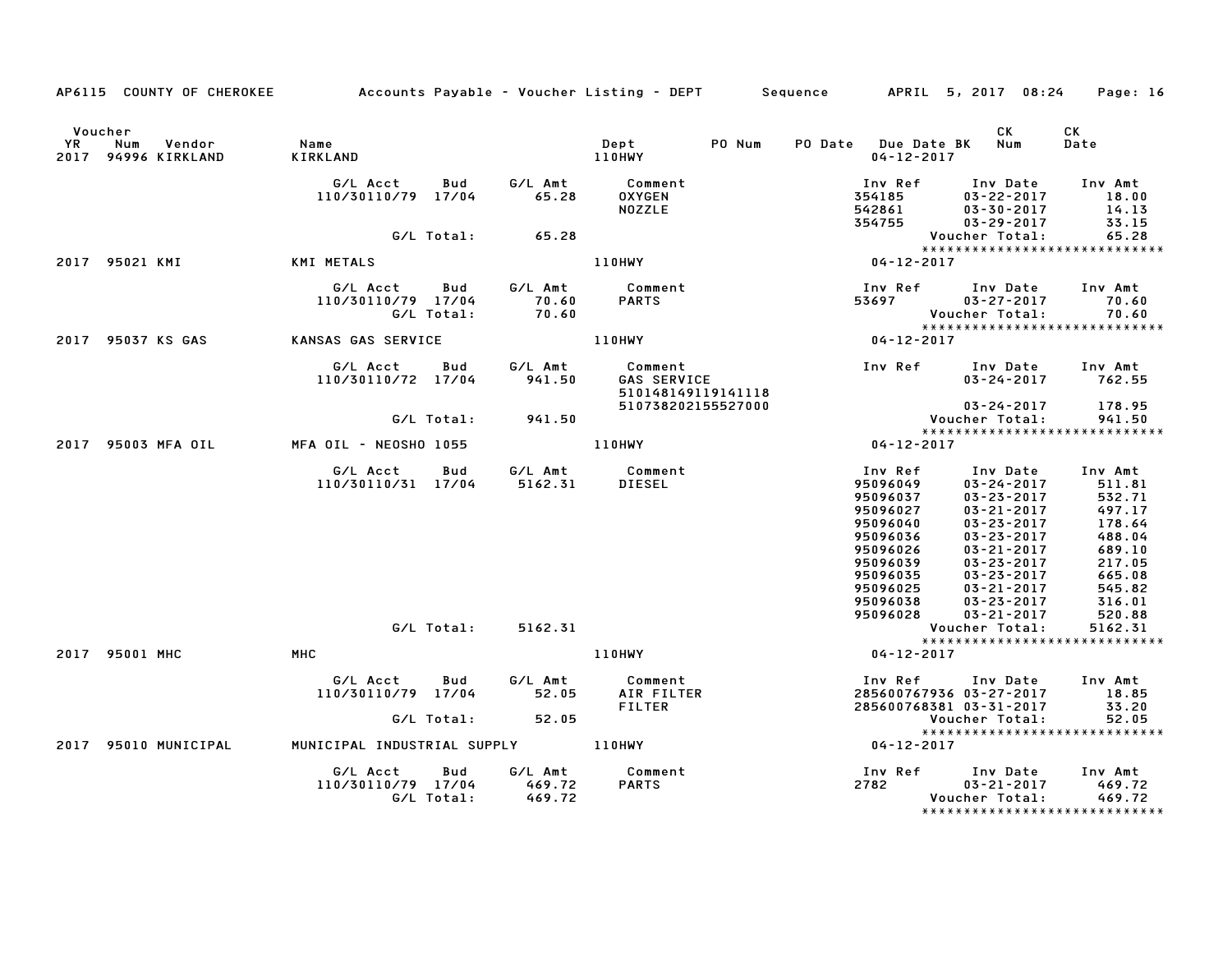|                      |                                       | AP6115 COUNTY OF CHEROKEE Accounts Payable – Voucher Listing – DEPT Sequence                                                |                              |                                                                                                                                                                                                                                                          |                                                                                                                                                                         | APRIL 5, 2017 08:24                                                                                                                                                                                                                                                                                                                                          | Page: 17                                                                                                                  |
|----------------------|---------------------------------------|-----------------------------------------------------------------------------------------------------------------------------|------------------------------|----------------------------------------------------------------------------------------------------------------------------------------------------------------------------------------------------------------------------------------------------------|-------------------------------------------------------------------------------------------------------------------------------------------------------------------------|--------------------------------------------------------------------------------------------------------------------------------------------------------------------------------------------------------------------------------------------------------------------------------------------------------------------------------------------------------------|---------------------------------------------------------------------------------------------------------------------------|
| Voucher<br><b>YR</b> | Num<br>Vendor<br>2017 94997 NATALINIS | Name<br>NATALINI'S AUTOMOTIVE                                                                                               |                              | PO Num<br><b>Dept</b><br>110HWY                                                                                                                                                                                                                          | PO Date Due Date BK Num<br>$04 - 12 - 2017$                                                                                                                             | CK                                                                                                                                                                                                                                                                                                                                                           | CK<br>Date                                                                                                                |
|                      |                                       |                                                                                                                             |                              |                                                                                                                                                                                                                                                          |                                                                                                                                                                         |                                                                                                                                                                                                                                                                                                                                                              |                                                                                                                           |
|                      |                                       | G/L Acct Bud<br>110/30110/79 17/04                                                                                          |                              | CONNECTOR<br>AIR FILTER<br>CONN KIT<br>WIPER BLADE<br><b>SENSOR</b><br><b>SENSOR CREDIT</b>                                                                                                                                                              | Inv Ref<br>631578<br>631611<br>631563<br>631555<br>631681<br>631728                                                                                                     | Inv Date<br>$03 - 30 - 2017$<br>$03 - 30 - 2017$<br>$03 - 30 - 2017$<br>$03 - 30 - 2017$<br>$03 - 31 - 2017$<br>$03 - 31 - 2017$                                                                                                                                                                                                                             | Inv Amt<br>9.50<br>19.90<br>2.99<br>87.96<br>30.55<br>77.99CR                                                             |
|                      |                                       |                                                                                                                             |                              | <b>SCREW</b><br><b>SENSOR</b>                                                                                                                                                                                                                            | 631731<br>631671                                                                                                                                                        | $03 - 31 - 2017$<br>$03 - 31 - 2017$                                                                                                                                                                                                                                                                                                                         | 2.12<br>77.99                                                                                                             |
|                      |                                       | G/L Total: 164.40                                                                                                           |                              | DIESEL WATER REMOVER                                                                                                                                                                                                                                     | 631869                                                                                                                                                                  | $04 - 03 - 2017$<br>Voucher Total:                                                                                                                                                                                                                                                                                                                           | 11.38<br>164.40                                                                                                           |
|                      |                                       |                                                                                                                             |                              |                                                                                                                                                                                                                                                          |                                                                                                                                                                         | *****************************                                                                                                                                                                                                                                                                                                                                |                                                                                                                           |
|                      | 2017 95000 NATALINIS                  | NATALINI'S AUTOMOTIVE                                                                                                       |                              | <b>110HWY</b>                                                                                                                                                                                                                                            | Vouc<br>* * * *<br>12-2017–04                                                                                                                                           |                                                                                                                                                                                                                                                                                                                                                              |                                                                                                                           |
|                      | 2017 95009 NATIONAL SIGN              | G/L Acct<br>Bud<br>110/30110/79 17/04<br>G/L Total: 411.63<br>NATIONAL SIGN CO INC<br>G/L Acct<br>Bud<br>110/30110/37 17/04 | G/L Amt<br>411.63<br>2956.84 | Comment<br>SEALANT, TAPE<br>FITTING<br>HOSE,<br>WHEEL NUT<br><b>PART</b><br>GREASE FITTING<br><b>BATTERY</b><br>FITTING<br>IGNITION COIL<br>OIL<br>LUBRICANT<br><b>FUSE</b><br><b>110HWY</b><br>G/L Amt Comment<br>SIGN CAUTION CHILDREN<br><b>PARTS</b> | Inv Ref<br>630701<br>630703<br>630689<br>630742<br>630801<br>630812<br>630925<br>630907<br>630998<br>931262<br>931227<br>631324<br>04-12-2017<br>IN-182134<br>IN-182144 | Inv Date<br>$03 - 21 - 2017$<br>$03 - 21 - 2017$<br>$03 - 21 - 2017$<br>$03 - 21 - 2017$<br>$03 - 22 - 2017$<br>$03 - 22 - 2017$<br>$03 - 23 - 2017$<br>$03 - 23 - 2017$<br>03-24-2017<br>$03 - 27 - 2017$<br>$03 - 27 - 2017$<br>$03 - 28 - 2017$<br>Voucher Total:<br>*****************************<br>Inv Ref Inv Date Inv Amt<br>$03 - 21 - 2017$ 267.59 | Inv Amt<br>10.68<br>7.49<br>35.09<br>1.85<br>9.87<br>3.49<br>111.36<br>3.61<br>95.06<br>27.00<br>101.88<br>4.25<br>411.63 |
|                      |                                       | G/L Total: 2956.84                                                                                                          |                              |                                                                                                                                                                                                                                                          |                                                                                                                                                                         | $03 - 22 - 2017$<br>Voucher Total:                                                                                                                                                                                                                                                                                                                           | 2689.25<br>2956.84                                                                                                        |
|                      | 2017 95031 O'MALLEY                   | O'MALLEY IMPLEMENT CO INC                                                                                                   |                              | 110HWY                                                                                                                                                                                                                                                   | $04 - 12 - 2017$                                                                                                                                                        | *****************************                                                                                                                                                                                                                                                                                                                                |                                                                                                                           |
|                      |                                       | G/L Acct<br>Bud<br>110/30110/79 17/04 75.04<br>G/L Total: 75.04                                                             | G/L Amt                      | Comment<br><b>PARTS</b>                                                                                                                                                                                                                                  | Vouc<br>*****<br>04-12-2017                                                                                                                                             | ******************************                                                                                                                                                                                                                                                                                                                               | 75.04<br>75.04                                                                                                            |
|                      |                                       | 2017 95026 OREILLY SFIELD O'REILLY AUTOMOTIVE                                                                               | <b>110HWY</b>                |                                                                                                                                                                                                                                                          |                                                                                                                                                                         |                                                                                                                                                                                                                                                                                                                                                              |                                                                                                                           |
|                      |                                       | G/L Acct<br>Bud<br>110/30110/79 17/04 105.99<br>G/L Total:                                                                  | G/L Amt<br>105.99            | Comment<br><b>PARTS</b>                                                                                                                                                                                                                                  | Inv Ref                                                                                                                                                                 | Inv Date<br>4083-254742 03-31-2017<br>Voucher Total:<br>*****************************                                                                                                                                                                                                                                                                        | Inv Amt<br>105.99<br>105.99                                                                                               |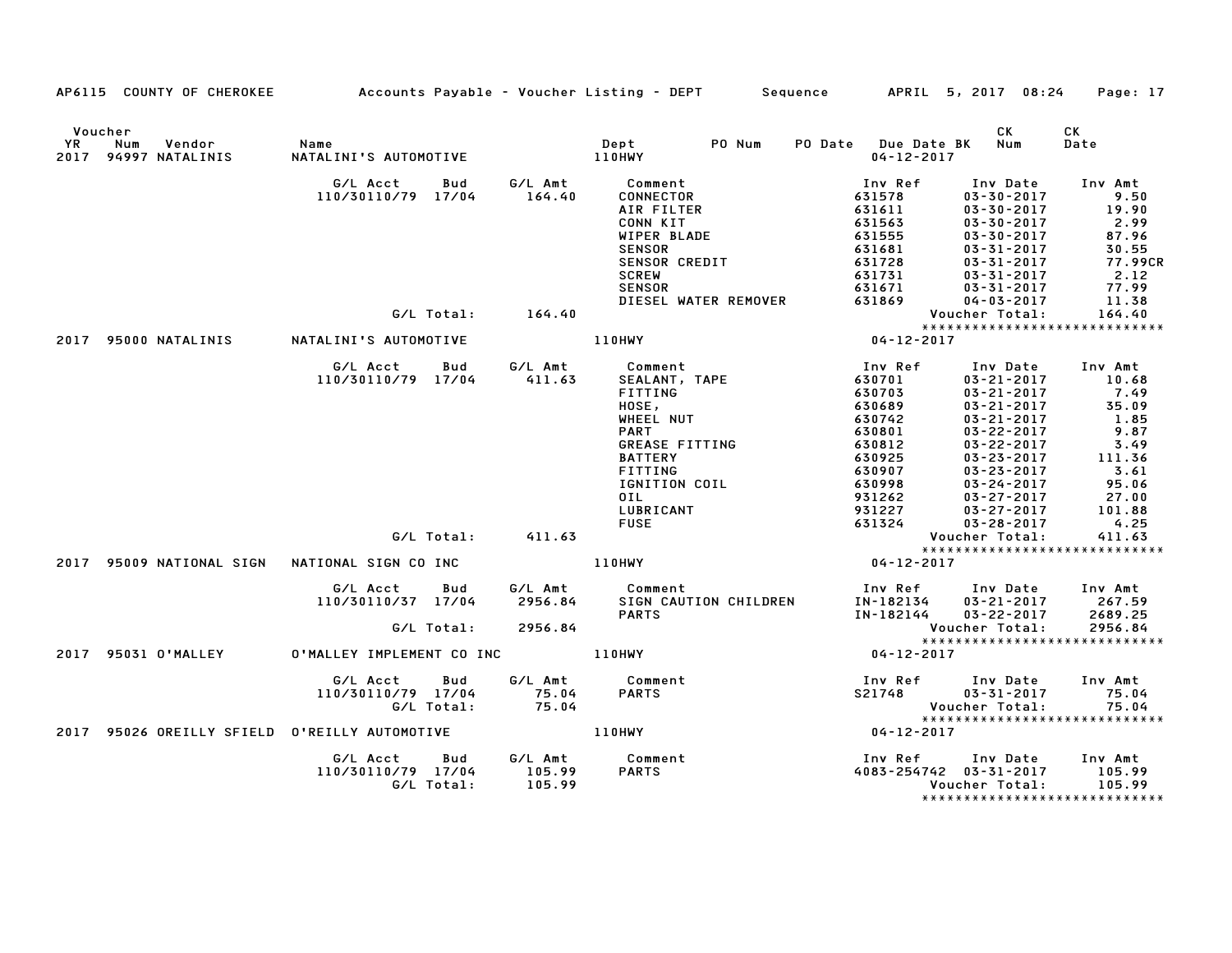|           |     |                                | AP6115 COUNTY OF CHEROKEE Accounts Payable – Voucher Listing – DEPT Sequence APRIL 5, 2017 08:24 Page: 18 |                          |                             |                                                    |        |                                                |                                                                                             |                                     |
|-----------|-----|--------------------------------|-----------------------------------------------------------------------------------------------------------|--------------------------|-----------------------------|----------------------------------------------------|--------|------------------------------------------------|---------------------------------------------------------------------------------------------|-------------------------------------|
| Voucher   |     |                                |                                                                                                           |                          |                             |                                                    |        |                                                | CK                                                                                          | CK                                  |
| <b>YR</b> | Num | Vendor<br>2017 94991 POWERPLAN | Name<br>POWERPLAN                                                                                         |                          |                             | Dept<br>110HWY                                     | PO Num | PO Date Due Date BK Num<br>$04 - 12 - 2017$    |                                                                                             | Date                                |
|           |     |                                | G/L Acct<br>110/30110/79 17/04                                                                            | Bud                      | 614.68                      | G/L Amt Comment<br>PARTS<br>LAMP<br><b>PART</b>    |        | 706426<br>693032<br>693U32<br>704285           | Inv Ref Inv Date<br>03-24-2017<br>$03 - 01 - 2017$<br>$03 - 22 - 2017$                      | Inv Amt<br>39.09<br>49.62<br>525.97 |
|           |     |                                |                                                                                                           | G/L Total:               | 614.68                      |                                                    |        |                                                | Voucher Total:                                                                              | 614.68                              |
|           |     | 2017 95006 PRODUCTIVITY        | PRODUCTIVITY PLUS ACCOUNT THE LIOHWY                                                                      |                          |                             |                                                    |        | $04 - 12 - 2017$                               | *****************************                                                               |                                     |
|           |     |                                | G/L Acct<br>110/30110/79 17/04                                                                            | Bud                      | 136.23                      | G/L Amt Comment<br>GLASS-TEMPE<br>6035181142905276 |        | <b>IJ73200</b>                                 | Inv Ref Inv Date<br>$02 - 23 - 2017$ 136.23                                                 | Inv Amt                             |
|           |     |                                |                                                                                                           |                          | G/L Total: 136.23           |                                                    |        |                                                | Voucher Total:                                                                              | 136.23                              |
|           |     | 2017 95013 SAFETY              |                                                                                                           |                          |                             |                                                    |        | $04 - 12 - 2017$                               | *****************************                                                               |                                     |
|           |     |                                | G/L Acct Bud<br>110/30110/42 17/04                                                                        | G/L Total:               | G/L Amt<br>31.35            | Comment                                            |        | 31.35 PLASTIC SPRAY BOTTLE 17-30597 03-22-2017 | Inv Ref      Inv Date<br>Voucher Total:                                                     | Inv Amt<br>31.35<br>31.35           |
|           |     | 2017 94994 SAFETY-KLEEN        | SAFETY-KLEEN SYSTEMS                                                                                      |                          |                             | 110HWY                                             |        | 04-12-2017                                     |                                                                                             |                                     |
|           |     |                                | G/L Acct<br>110/30110/79 17/04                                                                            | <b>Bud</b><br>G/L Total: | G/L Amt<br>288.00<br>288.00 | Comment<br><b>SOLVENT</b>                          |        | CH43628                                        | Inv Ref Inv Date<br>03-29-2017<br>Voucher Total:                                            | Inv Amt<br>288.00<br>288.00         |
|           |     | 2017 95015 TRUCK PARTS         | TRUCK PARTS & EQUIPMENT INC 110HWY                                                                        |                          |                             |                                                    |        | $04 - 12 - 2017$                               | ******************************                                                              |                                     |
|           |     |                                | G/L Acct Bud<br>110/30110/79 17/04                                                                        | G/L Total:               | G/L Amt<br>64.88<br>64.88   | Comment<br>Comment<br>RELEY SWITCH                 |        |                                                | Inv Ref Inv Date Inv Amt<br>$1322624$ $03-21-2017$<br>Voucher Total:                        | 64.88<br>64.88                      |
|           |     |                                | 2017 95014 TRUE VALUE COL TRUE VALUE COLUMBUS                                                             |                          |                             | <b>110HWY</b>                                      |        | $04 - 12 - 2017$                               | *****************************                                                               |                                     |
|           |     |                                | G/L Acct Bud<br>110/30110/79 17/04                                                                        | G/L Total:               | G/L Amt<br>15.68<br>15.68   | Comment<br>BROAD HINGE                             |        | A305075                                        | Inv Ref      Inv Date<br>03-22-2017<br>Voucher Total: 15.68<br>**************************** | Inv Amt<br>15.68                    |
|           |     | 2017 94993 US CELLULAR         | US CELLULAR                                                                                               |                          |                             | 110HWY                                             |        | $04 - 12 - 2017$                               |                                                                                             |                                     |
|           |     |                                | G/L Acct<br>110/30110/72 17/04 50.87                                                                      | <b>Bud</b><br>G/L Total: | G/L Amt<br>50.87            | Comment<br>CELL PHONE- LEONARD                     |        | Inv Ref<br>943125780                           | Inv Date<br>$03 - 20 - 2017$<br>Voucher Total:<br>*****************************             | Inv Amt<br>50.87<br>50.87           |
|           |     |                                |                                                                                                           |                          |                             |                                                    |        |                                                | DEPT<br>Total:                                                                              | 15883.96                            |
|           |     | 2017 94967 COL TEL             | COLUMBUS TELEPHONE COMPANY 130NOXWEED                                                                     |                          |                             |                                                    |        | 04-12-2017                                     |                                                                                             |                                     |
|           |     |                                | G/L Acct<br>130/30130/74 17/04                                                                            | Bud<br>G/L Total:        | G/L Amt<br>109.50<br>109.50 | Comment<br><b>ACCT 2293</b>                        |        |                                                | Inv Ref Inv Date<br>$04 - 01 - 2017$<br>Voucher Total:<br>*****************************     | Inv Amt<br>109.50<br>109.50         |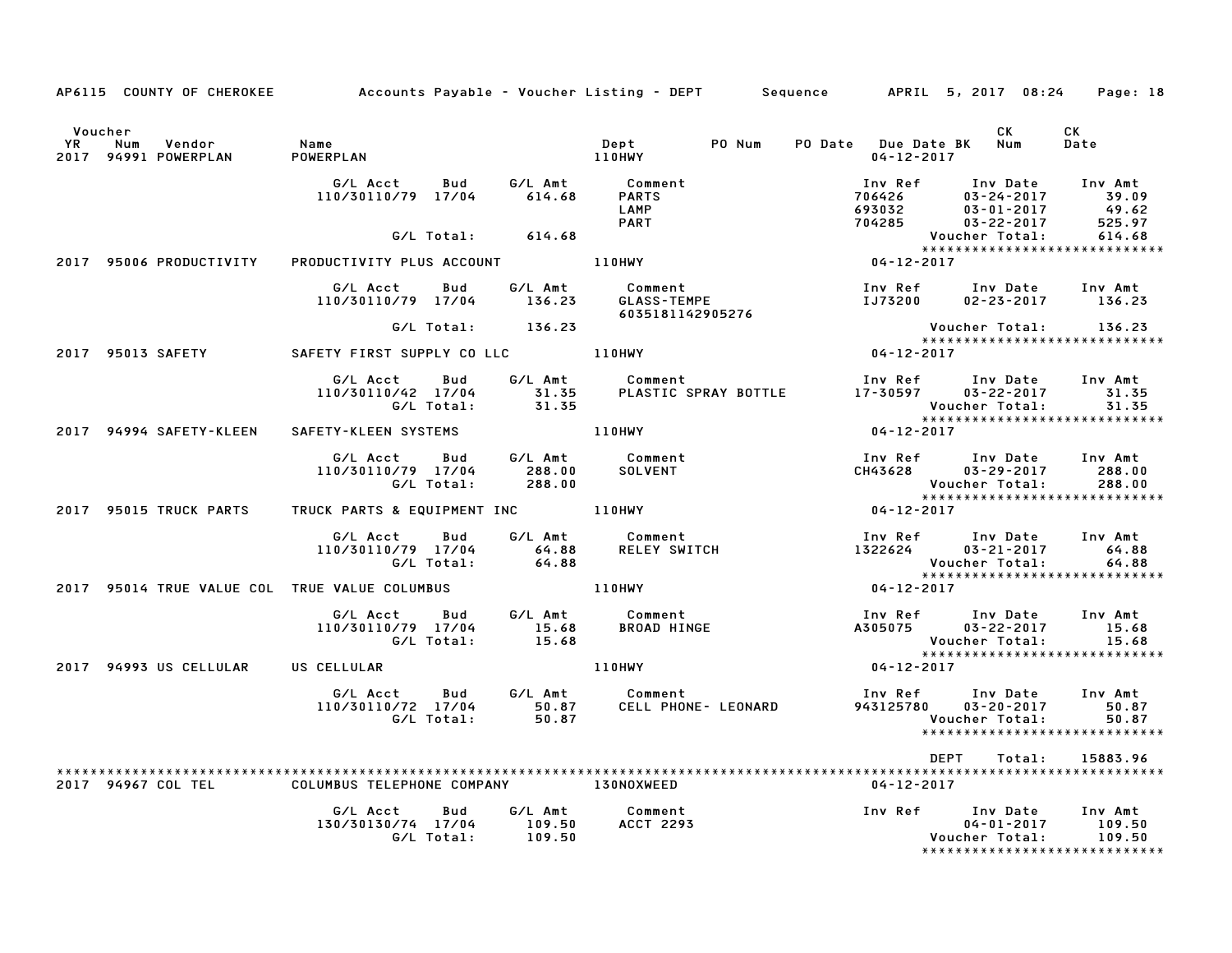|                      |                                                                  |                                            |                   |                           | AP6115 COUNTY OF CHEROKEE            Accounts Payable – Voucher Listing – DEPT        Sequence |                                             | APRIL 5, 2017 08:24     Page: 19                                                |                           |
|----------------------|------------------------------------------------------------------|--------------------------------------------|-------------------|---------------------------|------------------------------------------------------------------------------------------------|---------------------------------------------|---------------------------------------------------------------------------------|---------------------------|
| Voucher<br><b>YR</b> | Num<br>Vendor<br>2017 95029 GALENA SENTINEL THE SENTINEL-TIMES   | Name                                       |                   |                           | Dept<br>PO Num<br><b>130NOXWEED</b>                                                            | PO Date Due Date BK Num<br>$04 - 12 - 2017$ | CK                                                                              | CK<br>Date                |
|                      |                                                                  | G/L Acct<br>130/30130/78 17/04             | Bud<br>G/L Total: | G/L Amt<br>38.00<br>38.00 | Comment<br>NOXIOUS WEED NOTICE                                                                 | Inv Ref<br>2017                             | Inv Date<br>$03 - 23 - 2017$<br>Voucher Total:<br>***************************** | Inv Amt<br>38.00<br>38.00 |
|                      | 2017 95048 CHEROKEE NEWS CHEROKEE COUNTY NEWS-ADVOCATE 140HEALTH |                                            |                   |                           |                                                                                                | 04-12-2017                                  | DEPT<br>Total:                                                                  | 147.50                    |
|                      |                                                                  | G/L Acct                                   | Bud               | G/L Amt                   | Comment                                                                                        | Inv Ref                                     | Inv Date                                                                        | Inv Amt                   |
|                      |                                                                  | 140/30140/75 17/04                         |                   | 132.00                    | HEALTH DEPT<br>ADVERTISEMENT/PHYSICALS<br>VACCINATIONS CLINICS                                 |                                             | 300067966 03-26-2017 132.00                                                     |                           |
|                      |                                                                  |                                            | G/L Total:        | 132.00                    |                                                                                                |                                             | Voucher Total:                                                                  | 132.00                    |
|                      | 2017 94974 COL TEL                                               | COLUMBUS TELEPHONE COMPANY 140HEALTH       |                   |                           |                                                                                                | $04 - 12 - 2017$                            |                                                                                 |                           |
|                      |                                                                  | G/L Acct<br>140/30140/72 17/04             | Bud               | G/L Amt<br>514.78         | Comment<br><b>HEALTH DEPT</b>                                                                  |                                             | Inv Ref Inv Date Inv Amt                                                        |                           |
|                      |                                                                  |                                            |                   |                           | <b>ACCT 2060</b><br>WIC PROGRAM                                                                |                                             | 04-01-2017 421.29                                                               |                           |
|                      |                                                                  |                                            |                   |                           | ACCT 2311                                                                                      |                                             | $04 - 01 - 2017$                                                                | 93.49                     |
|                      |                                                                  |                                            | G/L Total:        | 514.78                    |                                                                                                |                                             | Voucher Total:<br>*****************************                                 | 514.78                    |
|                      | 2017 95042 COLUMBUS                                              | CITY OF COLUMBUS                           |                   |                           | 140HEALTH                                                                                      | $04 - 12 - 2017$                            |                                                                                 |                           |
|                      |                                                                  | G/L Acct<br>140/30140/72 17/04             | Bud               | G/L Amt<br>55.00          | Comment<br><b>HEALTH DEPT</b>                                                                  |                                             | Inv Ref Inv Date Inv Amt                                                        |                           |
|                      |                                                                  |                                            |                   |                           | ACCT 07-17240-00                                                                               |                                             | 03-29-2017                                                                      | 55.00                     |
|                      |                                                                  |                                            | G/L Total:        | 55.00                     |                                                                                                |                                             | Voucher Total:<br>*****************************                                 | 55.00                     |
|                      | 2017 94975 EMPIRE                                                | EMPIRE DISTRICT ELECTRIC COMPANY 140HEALTH |                   |                           |                                                                                                | $04 - 12 - 2017$                            |                                                                                 |                           |
|                      |                                                                  | G/L Acct<br>140/30140/72 17/04             | Bud               | G/L Amt<br>482.59         | Comment<br>HEALTH DEPT                                                                         |                                             | Inv Ref Inv Date Inv Amt                                                        |                           |
|                      |                                                                  |                                            | G/L Total:        | 482.59                    | ACCT 616527-32-1                                                                               |                                             | $03 - 27 - 2017$<br>Voucher Total:                                              | 482.59<br>482.59          |
|                      | 2017 94976 FOUR STATE PRIN FOUR STATE PRINTING                   |                                            |                   |                           | <b>140HEALTH</b>                                                                               | $04 - 12 - 2017$                            | *****************************                                                   |                           |
|                      |                                                                  | G/L Acct<br>140/30140/21 17/04             | Bud               | G/L Amt<br>361.95         | Comment<br>WIC PROGRAM                                                                         |                                             | Inv Ref Inv Date Inv Amt                                                        |                           |
|                      |                                                                  |                                            | G/L Total:        | 361.95                    | QUESTIONNAIRES                                                                                 | 70350                                       | 03-20-2017<br>Voucher Total:                                                    | 361.95<br>361.95          |
|                      | 2017 95049 KS GAS                                                | KANSAS GAS SERVICE                         |                   |                           | 140HEALTH                                                                                      | 04-12-2017                                  | *****************************                                                   |                           |
|                      |                                                                  | G/L Acct                                   | <b>Bud</b>        | G/L Amt                   | Comment                                                                                        |                                             | Inv Ref Inv Date Inv Amt                                                        |                           |
|                      |                                                                  | 140/30140/72 17/04                         |                   | 94.00                     | <b>HEALTH DEPT</b>                                                                             |                                             |                                                                                 |                           |
|                      |                                                                  |                                            | G/L Total:        | 94.00                     | ACCT 510080477 1188672 27                                                                      |                                             | 03-29-2017<br>Voucher Total:<br>*****************************                   | 94.00<br>94.00            |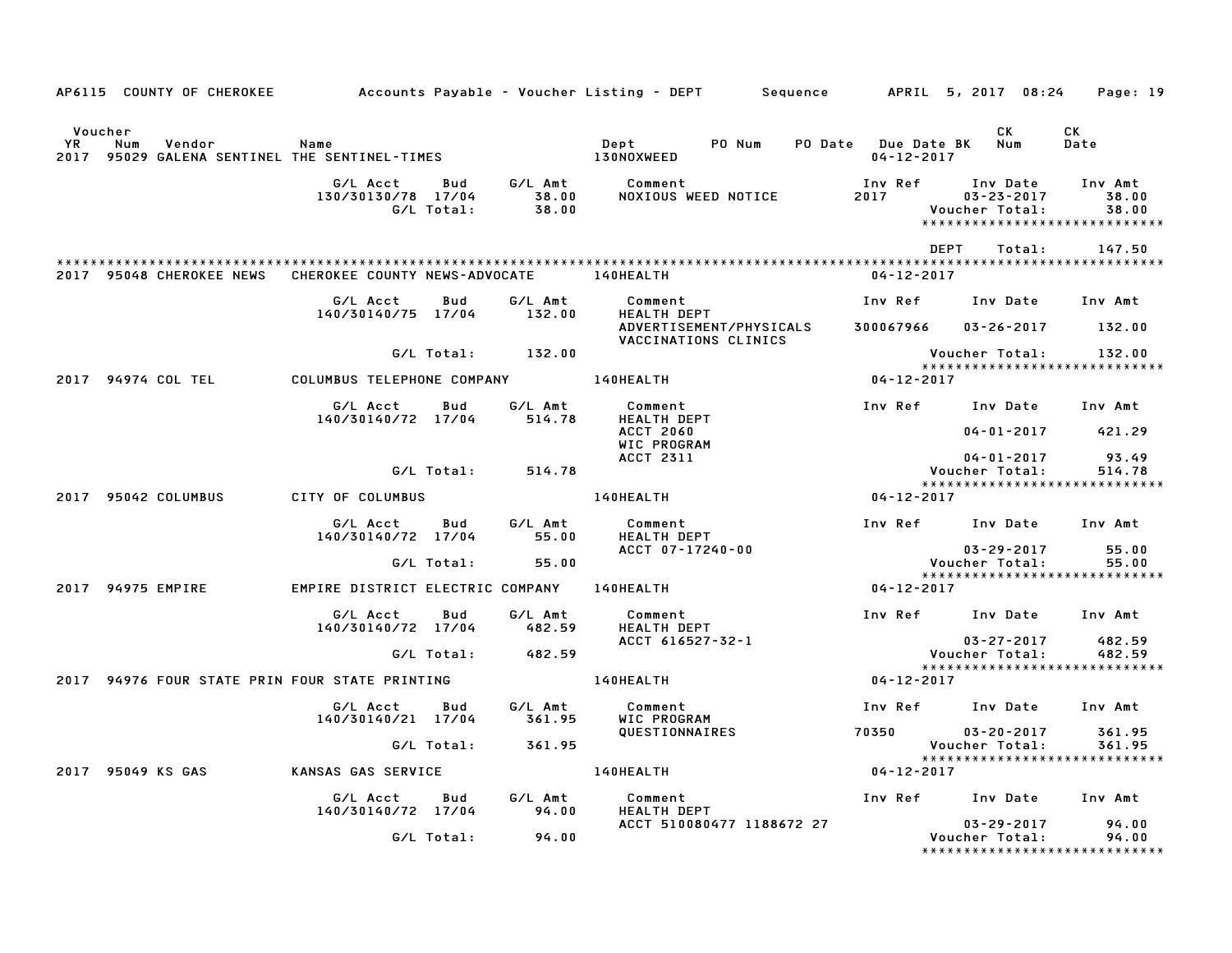|                        |                       | AP6115 COUNTY OF CHEROKEE |                                               |                   |                                 | Accounts Payable – Voucher Listing – DEPT      | Sequence |                                 | APRIL 5, 2017 08:24                                                               | Page: 20                        |
|------------------------|-----------------------|---------------------------|-----------------------------------------------|-------------------|---------------------------------|------------------------------------------------|----------|---------------------------------|-----------------------------------------------------------------------------------|---------------------------------|
| Voucher<br>YR.<br>2017 | Num<br>Vendor         | 94977 MEDICAL WASTE       | Name<br>MEDICAL WASTE SERVICES                |                   |                                 | PO Num<br>Dept<br>140HEALTH                    | PO Date  | Due Date BK<br>$04 - 12 - 2017$ | <b>CK</b><br>Num                                                                  | <b>CK</b><br>Date               |
|                        |                       |                           | G/L Acct                                      | Bud               | G/L Amt                         | Comment                                        |          | Inv Ref                         | Inv Date                                                                          | Inv Amt                         |
|                        |                       |                           | 140/30140/82 17/04                            | G/L Total:        | 99.00<br>99.00                  | <b>HEALTH DEPT</b><br>BIOHAZARD WASTE DISPOSAL |          | W87934                          | $03 - 29 - 2017$<br>Voucher Total:                                                | 99.00<br>99.00                  |
|                        | 2017 95043 NATALINIS  |                           | NATALINI'S AUTOMOTIVE                         |                   |                                 | 140HEALTH                                      |          | $04 - 12 - 2017$                | *****************************                                                     |                                 |
|                        |                       |                           | G/L Acct                                      | Bud               | G/L Amt                         | Comment                                        |          | Inv Ref                         | Inv Date                                                                          | Inv Amt                         |
|                        |                       |                           | 140/30140/25 17/04                            | 17/04             | 49.36                           | WIC PROGRAM<br>OIL, FILTER CHARGE              |          | 631565                          | $03 - 30 - 2017$                                                                  | 33.75                           |
|                        |                       |                           |                                               | G/L Total:        | 49.36                           | AIR FILTER                                     |          | 631687                          | $03 - 31 - 2017$<br>Voucher Total:                                                | 15.61<br>49.36                  |
|                        | 2017 94978 SEK ED     |                           | SEK EDUCATION SERVICE CENTER                  |                   |                                 | 140HEALTH                                      |          | 04-12-2017                      | *****************************                                                     |                                 |
|                        |                       |                           | G/L Acct<br>140/30140/76 17/04                | Bud               | G/L Amt<br>153.00               | Comment<br><b>HEALTH DEPT</b>                  |          | Inv Ref                         | Inv Date                                                                          | Inv Amt                         |
|                        |                       |                           |                                               |                   |                                 | YEARLY CALIBRATION/<br>AUDIOLOGY EQUIPMENT     |          | 118749                          | $03 - 21 - 2014$                                                                  | 153.00                          |
|                        |                       |                           |                                               | G/L Total:        | 153.00                          |                                                |          |                                 | Voucher Total:<br>*****************************                                   | 153.00                          |
|                        | 2017 95044 STRONGHOLD |                           | STRONGHOLD DATA                               |                   |                                 | 140HEALTH                                      |          | $04 - 12 - 2017$                |                                                                                   |                                 |
|                        |                       |                           | G/L Acct<br>140/30140/21 17/04                | Bud               | G/L Amt<br>100.00               | Comment<br><b>HEALTH DEPT</b>                  |          | Inv Ref                         | Inv Date                                                                          | Inv Amt                         |
|                        |                       |                           |                                               | G/L Total:        | 100.00                          | OFF SITE DATA STORAGE                          |          | 22579                           | $04 - 01 - 2017$<br>Voucher Total:                                                | 100.00<br>100.00                |
|                        |                       |                           | 2017 94979 TRUE VALUE COL TRUE VALUE COLUMBUS |                   |                                 | 140HEALTH                                      |          | $04 - 12 - 2017$                | *****************************                                                     |                                 |
|                        |                       |                           | G/L Acct<br>140/30140/21 17/04                | Bud               | G/L Amt<br>3.49                 | Comment<br><b>HEALTH DEPT</b>                  |          | Inv Ref                         | Inv Date                                                                          | Inv Amt                         |
|                        |                       |                           |                                               | G/L Total:        | 3.49                            | <b>TOILET FLUSH LEVER</b>                      |          | A305882                         | $03 - 29 - 2017$<br>Voucher Total:<br>******************************              | 3.49<br>3.49                    |
|                        |                       |                           |                                               |                   |                                 |                                                |          |                                 |                                                                                   |                                 |
|                        | 2017 94968 MORNING    |                           | THE MORNING SUN                               |                   |                                 | 160ELECT                                       |          | $04 - 12 - 2017$                | <b>DEPT</b><br>Total:                                                             | 2045.17                         |
|                        |                       |                           | G/L Acct<br>160/30160/75 17/04                | Bud               | G/L Amt<br>244.92               | Comment<br>SUBSCRIPTON RENEWAL                 |          | Inv Ref<br>1340                 | Inv Date<br>$03 - 08 - 2017$                                                      | Inv Amt<br>244.92               |
|                        |                       |                           |                                               | G/L Total:        | 244.92                          |                                                |          |                                 | Voucher Total:<br>*****************************                                   | 244.92                          |
|                        |                       |                           |                                               |                   |                                 |                                                |          |                                 | <b>DEPT</b><br>Total:                                                             | 244.92                          |
| 2017                   | 94984 AMBULANCE #1    |                           | CHEROKEE COUNTY AMBULANCE-DIST #1             |                   |                                 | 220AMBULANCE                                   |          | $04 - 12 - 2017$                |                                                                                   |                                 |
|                        |                       |                           | G/L Acct<br>220/30220/89 17/04                | Bud<br>G/L Total: | G/L Amt<br>16877.33<br>16877.33 | Comment<br>MONTHLY SUBSIDY                     |          | Inv Ref                         | Inv Date<br>$04 - 01 - 2017$<br>Voucher Total:<br>******************************* | Inv Amt<br>16877.33<br>16877.33 |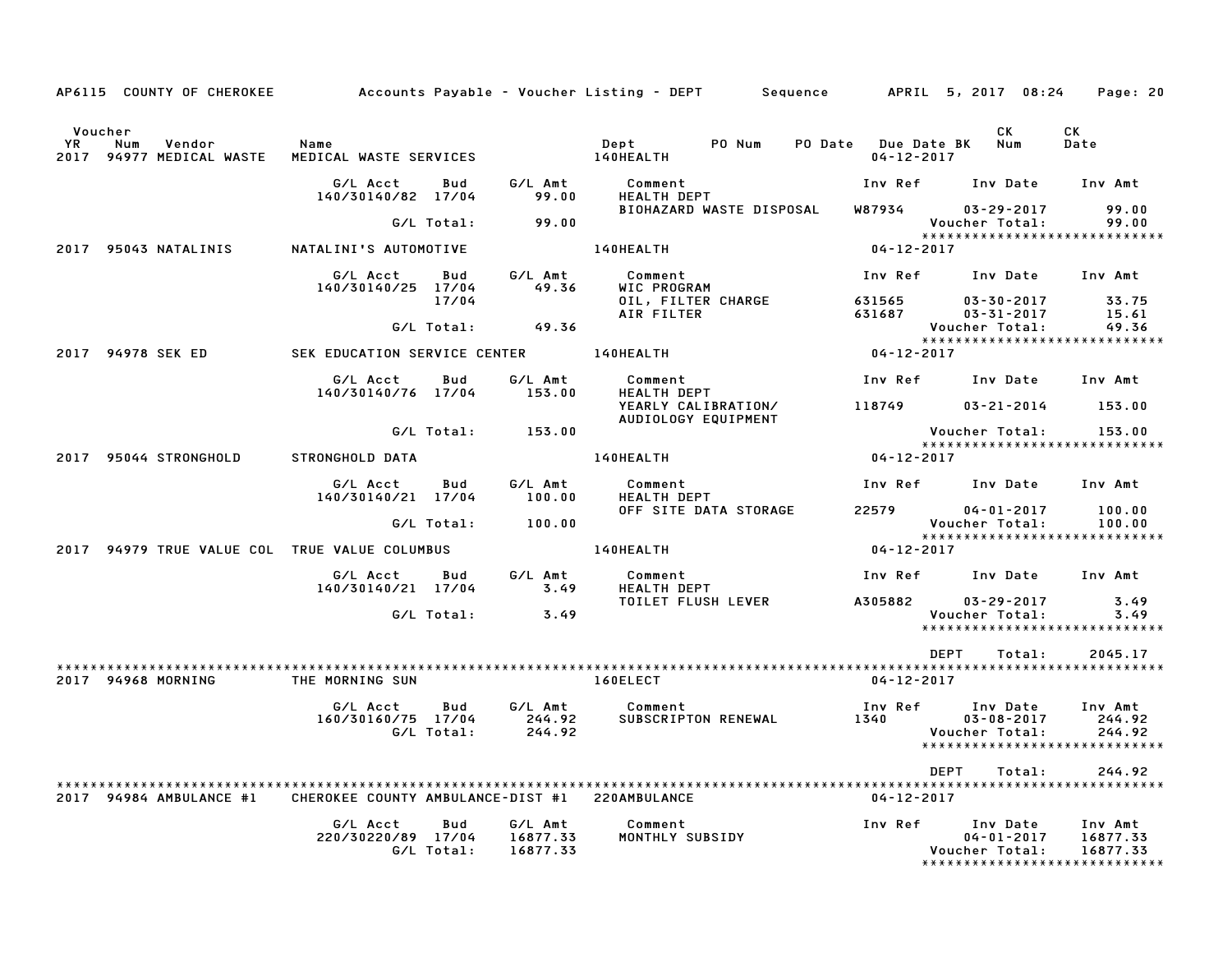| AP6115 COUNTY OF CHEROKEE                                  |                                                        |                   |                                    | Accounts Payable – Voucher Listing – DEPT       Sequence       APRIL 5, 2017 08:24 |                                                              |                                                | Page: 21                                                         |
|------------------------------------------------------------|--------------------------------------------------------|-------------------|------------------------------------|------------------------------------------------------------------------------------|--------------------------------------------------------------|------------------------------------------------|------------------------------------------------------------------|
| Voucher<br>YR.<br>Num<br>Vendor<br>2017 94985 AMBULANCE #2 | Name<br>CHEROKEE COUNTY AMBULANCE-DIST #2 220AMBULANCE |                   |                                    | PO Num<br>Dept                                                                     | PO Date Due Date BK<br>$04 - 12 - 2017$                      | CK<br>Num                                      | CK<br>Date                                                       |
|                                                            | G/L Acct<br>220/30220/89 17/04                         | Bud<br>G/L Total: | G/L Amt<br>16877.33<br>16877.33    | Comment<br>MONTHLY SUBSIDY                                                         | Inv Ref                                                      | Inv Date<br>$04 - 01 - 2017$<br>Voucher Total: | Inv Amt<br>16877.33<br>16877.33<br>***************************** |
| 2017 94986 AMBULANCE #3                                    | CHEROKEE COUNTY AMBULANCE-DIST #3                      |                   |                                    | 220AMBULANCE                                                                       | $04 - 12 - 2017$                                             |                                                |                                                                  |
|                                                            | G/L Acct<br>220/30220/89 17/04                         | Bud<br>G/L Total: | G/L Amt<br>16877.33<br>16877.33    | Comment<br>MONTHLY SUBSIDY                                                         | Inv Ref                                                      | Inv Date<br>$04 - 01 - 2017$<br>Voucher Total: | Inv Amt<br>16877.33<br>16877.33<br>***************************** |
|                                                            |                                                        |                   |                                    |                                                                                    | <b>DEPT</b>                                                  | Total:                                         | 50631.99                                                         |
| 2017 95063 COL TEL                                         | COLUMBUS TELEPHONE COMPANY                             |                   |                                    | 224911                                                                             | $04 - 12 - 2017$                                             |                                                |                                                                  |
|                                                            | G/L Acct<br>224/31224/01                               | <b>Bud</b>        | G/L Amt<br>1609.03                 | Comment<br>ACCT 1045<br>163                                                        | Inv Ref<br>175610450417 04-01-2017<br>17561630417 04-01-2017 | Inv Date                                       | Inv Amt<br>506.72<br>1102.31                                     |
|                                                            |                                                        | G/L Total:        | 1609.03                            |                                                                                    |                                                              | Voucher Total:                                 | 1609.03                                                          |
| 2017 95033 HARRIS GLOBAL                                   | HARRIS COMPUTER SYSTEMS                                |                   |                                    | 224911                                                                             | $04 - 12 - 2017$                                             |                                                | *****************************                                    |
|                                                            | G/L Acct<br>224/31224/01                               | Bud<br>G/L Total: | G/L Amt<br>650.00<br>650.00        | Comment<br>MONTHLY CISCO MAINTENANCE                                               | Inv Ref Inv Date<br>16000792 04-30-2017                      | Voucher Total:                                 | Inv Amt<br>650.00<br>650.00                                      |
| 2017 94969 VERIZON                                         | <b>VERIZON WIRELESS</b>                                |                   |                                    | 224911                                                                             | 04-12-2017                                                   |                                                |                                                                  |
|                                                            | G/L Acct<br>224/31224/01                               | Bud<br>G/L Total: | G/L Amt<br>800.20<br>800.20        | Comment<br>ACCT 986487568 00001                                                    | Inv Ref<br>9782381976 03-18-2017                             | Inv Date<br>Voucher Total:                     | Inv Amt<br>800.20<br>800.20<br>*****************************     |
|                                                            |                                                        |                   |                                    |                                                                                    | DEPT                                                         | Total:                                         | 3059.23                                                          |
| 2017 95046 SEC OF STATE                                    | SECRETARY OF STATE                                     |                   |                                    | <b>230APP</b>                                                                      | $04 - 12 - 2017$                                             |                                                |                                                                  |
|                                                            | G/L Acct<br>230/30230/81 17/04                         | Bud               | G/L Amt<br>25.00                   | Comment<br>NOTARY FILING FEE<br><b>KRISTI DAVIS</b>                                | Inv Ref                                                      | Inv Date<br>$04 - 03 - 2017$                   | Inv Amt<br>25.00                                                 |
|                                                            |                                                        | G/L Total:        | 25.00                              |                                                                                    |                                                              | Voucher Total:                                 | 25.00                                                            |
| 2017 95047 TEEL                                            | TEEL INSURANCE AGENCY INC <b>230APP</b>                |                   |                                    |                                                                                    | $04 - 12 - 2017$                                             |                                                | *****************************                                    |
|                                                            | G/L Acct<br>230/30230/81 17/04                         | Bud<br>G/L Total: | G/L Amt<br>$\frac{100.00}{100.00}$ | Comment<br>NOTARY BOND/KRISTI DAVIS                                                | Inv Ref<br>216                                               | Inv Date<br>$03 - 31 - 2017$<br>Voucher Total: | Inv Amt<br>100.00<br>100.00<br>******************************    |
|                                                            |                                                        |                   |                                    |                                                                                    | <b>DEPT</b>                                                  | Total:                                         | 125.00                                                           |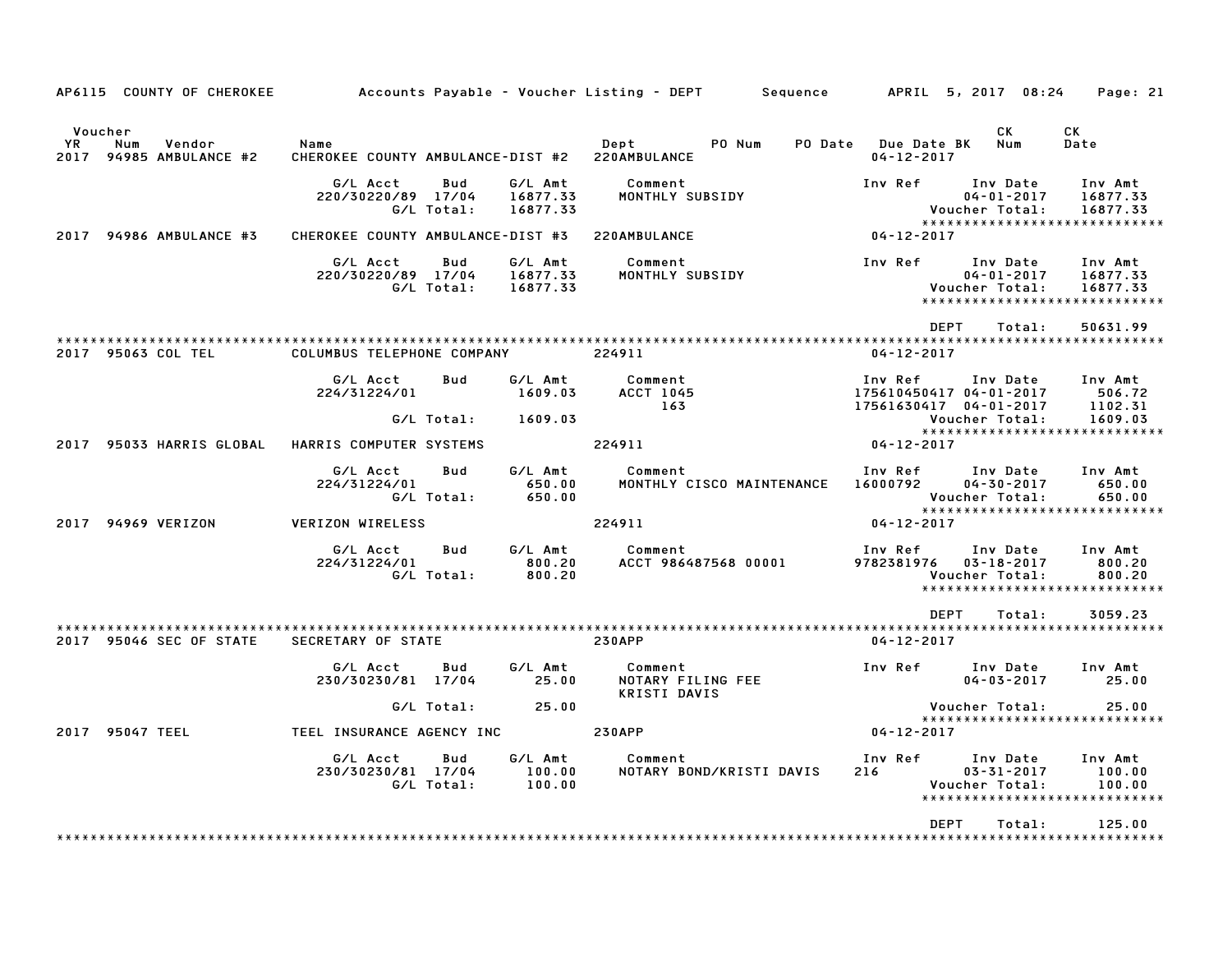| AP6115 COUNTY OF CHEROKEE                                                                |                                  |                   |                           | Accounts Payable – Voucher Listing – DEPT<br>Sequence                                         |                   | APRIL 5, 2017 08:24                                                             | Page: 22                  |
|------------------------------------------------------------------------------------------|----------------------------------|-------------------|---------------------------|-----------------------------------------------------------------------------------------------|-------------------|---------------------------------------------------------------------------------|---------------------------|
| Voucher<br>YR<br>Num<br>Vendor<br>2017 94899 KS DEPT OF CONT KS EMPLOYMENT SECURITY FUND | Name                             |                   |                           | PO Num<br>Dept<br>PO Date<br>260BENEFITS                                                      | Due Date BK       | СK<br>Num<br>04-12-2017 1 34258 04-03-2017 HAND                                 | СK<br>Date                |
|                                                                                          | G/L Acct<br>260/30260/05 17/04   | Bud               | G/L Amt<br>2243.76        | Comment<br>ACCT 177414<br>QUARTERLY WAGE REPORT<br><b>1ST QUARTER 2017</b><br>CHEROKEE COUNTY | Inv Ref           | Inv Date<br>$03 - 30 - 2017$                                                    | Inv Amt<br>2243.76        |
|                                                                                          |                                  | G/L Total:        | 2243.76                   |                                                                                               |                   | Voucher Total:<br>*****************************                                 | 2243.76                   |
| 2017 95019 COLUMBUS                                                                      | CITY OF COLUMBUS                 |                   |                           | 300ELDERLY                                                                                    | $04 - 12 - 2017$  | <b>DEPT</b><br>Total:                                                           | 2243.76                   |
|                                                                                          | G/L Acct<br>300/30300/72 17/04   | Bud<br>G/L Total: | G/L Amt<br>54.56<br>54.56 | Comment<br>ACCT 07-48820-01                                                                   | Inv Ref           | Inv Date<br>$03 - 29 - 2017$<br>Voucher Total:                                  | Inv Amt<br>54.56<br>54.56 |
| 2017 94970 EMPIRE                                                                        | EMPIRE DISTRICT ELECTRIC COMPANY |                   |                           | 300ELDERLY                                                                                    | $04 - 12 - 2017$  | *****************************                                                   |                           |
|                                                                                          | G/L Acct<br>300/30300/72 17/04   | Bud<br>G/L Total: | G/L Amt<br>85.24<br>85.24 | Comment<br>ACCT 124991-59-7                                                                   | Inv Ref           | Inv Date<br>$03 - 22 - 2017$<br>Voucher Total:                                  | Inv Amt<br>85.24<br>85.24 |
| 2017 95034 GALENA                                                                        | CITY OF GALENA                   |                   |                           | 300ELDERLY                                                                                    | $04 - 12 - 2017$  | *****************************                                                   |                           |
|                                                                                          | G/L Acct<br>300/30300/72 17/04   | Bud               | G/L Amt<br>92.99          | Comment<br>ACCT 10006000<br>720 WALL ST                                                       | Inv Ref           | Inv Date<br>$03 - 07 - 2017$                                                    | Inv Amt<br>92.99          |
|                                                                                          |                                  | G/L Total:        | 92.99                     |                                                                                               |                   | Voucher Total:<br>*****************************                                 | 92.99                     |
| 2017 95035 KS GAS                                                                        | KANSAS GAS SERVICE               |                   |                           | 300ELDERLY                                                                                    | $04 - 12 - 2017$  |                                                                                 |                           |
|                                                                                          | G/L Acct<br>300/30300/72 17/04   | Bud<br>G/L Total: | G/L Amt<br>90.01<br>90.01 | Comment<br>ACCT 512076592 1191351 09                                                          | Inv Ref           | Inv Date<br>$03 - 29 - 2017$<br>Voucher Total:<br>***************************** | Inv Amt<br>90.01<br>90.01 |
| 2017 94973 BROOKS JEFFREY BROOKS-JEFFREY MARKETING, INC                                  |                                  |                   |                           | 304SPIDER                                                                                     | $04 - 12 - 2017$  | <b>DEPT</b><br>Total:                                                           | 322.80                    |
|                                                                                          | G/L Acct<br>304/31304/01         | Bud               | G/L Amt<br>1360.00        | Comment<br><b>WEB HOSTING</b><br>APRIL - JUNE 2017                                            | Inv Ref<br>175366 | Inv Date<br>$03 - 24 - 2017$                                                    | Inv Amt<br>300.00         |
|                                                                                          |                                  | G/L Total:        | 1360.00                   | PACKAGE SERVICES                                                                              | 175442            | $03 - 29 - 2017$<br>Voucher Total:<br>*****************************             | 1060.00<br>1360.00        |
|                                                                                          |                                  |                   |                           |                                                                                               |                   | <b>DEPT</b><br>Total:                                                           | 1360.00                   |